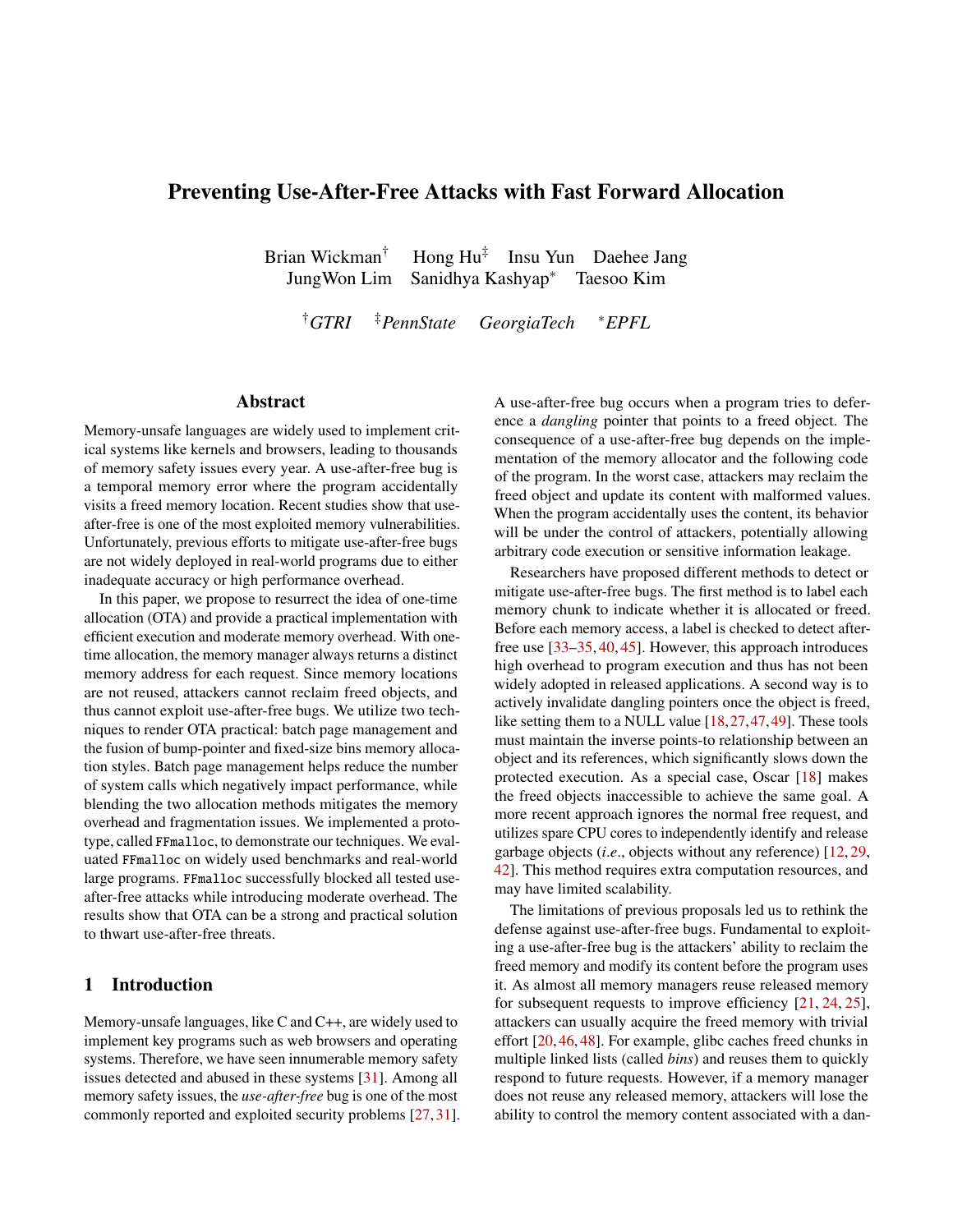gling pointer. The program may run normally or crash (e.g., the freed memory has been unmapped), but all exploitation of use-after-free bugs will fail.

Inspired by this observation, we propose to resurrect *onetime allocation (OTA)* to prevent successful exploitations of use-after-free bugs. For any virtual address, an OTA allocator will assign it to the program only once and will *never reuse* it for other memory requests. In other words, every request will get a distinct memory chunk and no one will ever overlap with another. Note that an OTA allocator does not eliminate use-after-free bugs, but renders all of them unexploitable.

Although the idea is straightforward, developing a practical OTA manager is not easy. We identify three challenges that have to be handled properly. First, OTA may introduce high memory overhead. As the kernel manages memory at the page level (i.e., 4096 bytes by default), OTA cannot release the page as long as any byte is in use. In the worst case, it may waste 4095 bytes per page. Second, OTA is limited by the number of VMA structures in kernel. The Linux kernel creates a VMA structure for each set of continuous pages, and allows up to 65535 VMAs for each process. As OTA does not reuse memory, the in-use pages will scatter sparsely, until the process reaches the VMA limit. After that, the kernel cannot release any pages that would split a VMA into two. Finally, OTA may slow down the execution due to frequent system calls. Without address reuse, the program will continuously exhaust the pages allocated from the kernel, and have to make more system calls (e.g., mmap) to request new pages.

Our solution to these challenges is two-fold. First, we blend two allocation strategies to reduce the waste of memory and mitigate the VMA issue. For small requests, we use a size-based binning allocator to group similarly sized objects together; for large requests, we handle them in a continuous manner from a discrete region. By coalescing small allocations, we avoid the worst-case memory usage: tiny islands in between large allocations that hinder releasing pages and lead to heavy overhead. Meanwhile, continuously allocating large objects limits excess allocation to no more than minimal padding to comply with alignment requirements. Similar solutions are adopted by existing memory managers. However, we demonstrate that it makes OTA, a commonly believed impractical method, possible and useful. Second, we strategically batch memory mapping and unmapping to minimize the number of system calls. When FFmalloc requests memory from the kernel, it will ask for a much larger region than immediately necessary to handle the application's requirement. The additional amount of memory is cached internally to answer future requests. When the program frees memory, FFmalloc will not immediately invoke system calls to release the region. Instead, it will wait for several sequential freed pages and return them together with one system call.

We implemented Fast Forward Memory Allocation (FFmalloc), a prototype OTA, in 2,117 lines of C code. FFmalloc requests 4MB memory at a time from the kernel, and only releases freed memory when there are eight or more contiguous pages. For memory requests of less than 2K bytes, we use the binning allocator to group them together. For larger requests, we simply return available memory sequentially.

We applied FFmalloc on common benchmarks and realworld programs to understand its practicality and security. Specifically, we used FFmalloc to protect nine programs with eleven exploitable use-after-free bugs. With the protection of FFmalloc, all exploits failed. Upon manual inspection, we confirmed no overlap between any allocated objects. This result shows that FFmalloc can effectively prevent use-afterfree attacks. To measure the overhead, we tested FFmalloc on SPEC CPU2006 benchmarks, the PARSEC 3 benchmark suite, the JavaScript engine ChakraCore, and the web server NGINX. On average (geometric mean), FFmalloc introduces 2.3% CPU overhead and 61.0% memory overhead to SPEC CPU2006 benchmarks. By comparison, the state-of-the-art tool, MarkUs, adds 14.8% CPU overhead and 28.1% memory overhead to the same set of benchmarks. Meanwhile, FFmalloc has 33.1% CPU overhead and 50.5% memory overhead on PARSEC 3 benchmarks, while MarkUs introduces 42.9% CPU overhead and 13.0% memory overhead. FFmalloc brings negligible overhead to ChakraCore, and provides similar performance as other secure allocators. These results show that FFmalloc is a practical solution to protect real-world programs against use-after-free exploits.

In summary, we make the following contributions:

- We propose to revive the idea of one-time allocation (OTA) to prevent use-after-free attacks. OTA provides efficient protection with a strong security guarantee.
- We designed and implemented FFmalloc, the first practical prototype of OTA, which supports both Linux and Windows applications.
- We extensively evaluated FFmalloc. The results demonstrate that OTA can be a practical way to protect realworld applications against use-after-free attacks.

We will release the source code of FFmalloc at [https:](https://github.com/bwickman97/ffmalloc) [//github.com/bwickman97/ffmalloc](https://github.com/bwickman97/ffmalloc).

# 2 Problem Definition

#### 2.1 A Motivating Example

[Figure 1](#page-2-0) shows an example of the use-after-free vulnerability. The code defines two structures: Array to hold the user input, and Parser for the parser function. Both structures have the same size while Parser contains a function pointer handler. Function handle\_net\_input first dynamically allocates an instance of Parser and initializes its members, like setting the handler to function net\_parser. Then, it tries to get a command from the client (line 18). If the command is PARSE, it will allocate an instance of Array (line 23), and will read *untrusted* user input from the client to the internal buffer of array (line 24). Finally, it invokes the parsing func-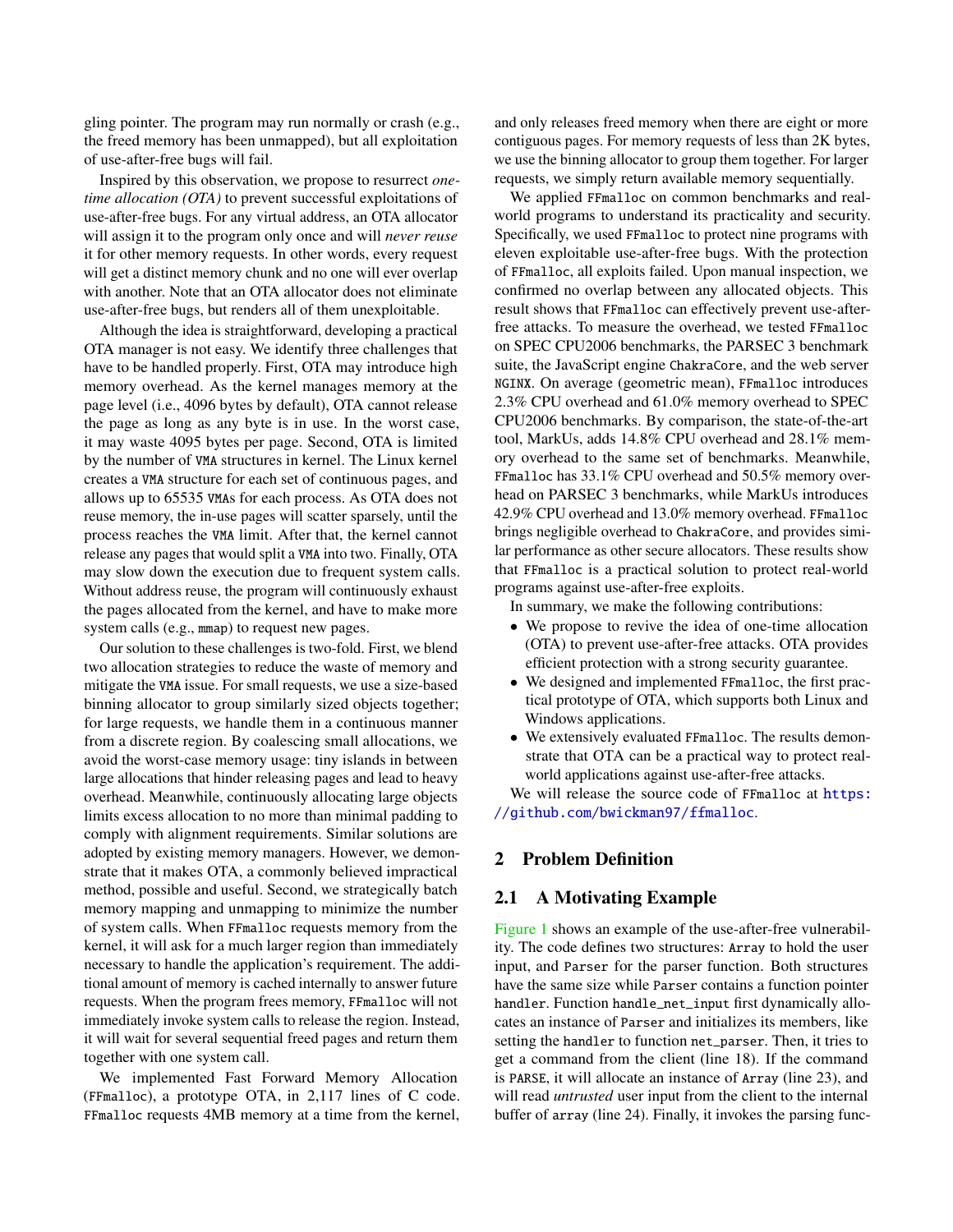```
1 typedef struct {long used; char buf[24];} Array; // 32-byte
 2
3 typedef struct { // 32-byte
     .<br>long status; void *start, *current;
    int (*handler)(void *buf);
 6 } Parser;
 <sup>7</sup> enum Command { INVALID, PARSE, ... };
9 int net_parser(void *buf);
10
11 int handle_net_input(int client_fd) {
12 Parser *parser = (Parser *)malloc(32); // allocation
13 parser->status = INIT;
14 parser->start = parser->current = NULL;
15 parser->handler = &net_parser;
16
17 enum Command cmd = INVALID;
18 read(client_fd, &cmd, sizeof(cmd));
19
20 switch (cmd) {
21 case INVALID: free(parser); // missing break;
22 case PARSE:
23 Array *array = (Array *)malloc(32); // re-allocation<br>24 read(client_fd, array->buf, 24); // content changes
24 read(client_fd, array->buf, 24);
25 parser->handler(array->buf); // use-after-free
26 free(parser); break;
27 }}
```
Figure 1: An example of use-after-free bugs. The parser object is freed at line 23 if the command is INVALID, but is used at line 25 for the indirect call. This bug is exploitable as attackers can change the object content at line 24 due to the memory reuse.

tion through parser->handler (line 25). If the command is INVALID, the code will free the object parser (line 21). Due to the lack of a break statement at line 21, the code at line 25 will use the freed parser, leading to a use-after-free vulnerability.

This use-after-free bug is exploitable and attackers can remotely execute arbitrary code. Specifically, when the object parser is freed at line 21, the memory manager (*e*.*g*., glibc) will not immediately return the memory occupied by parser to the operating system. When the code at line 23 requests an Array object, the memory manager will reallocate the memory originally used by parser to array, as Array has the same size as Parser. Now array and parser point to the same memory location. The read function at line 24 will fill the array->buf with the untrusted user input, which will effectively overwrite the members of parser, including the function pointer handler. When the code invokes the parser handler, it will jump to any location specified by the attacker, resulting in a control-flow hijacking attack.

#### 2.2 Use-After-Free Bugs and Exploits

Use-after-free bugs may lead to different consequences depending on the logic of the program and the memory manager. We summarize the possible consequences in [Table 1.](#page-2-1) If the system has removed the permission to access the corresponding memory (S1), the after-free use will trigger an access violation and cause the program to crash. If the memory is still accessible and the memory has not been reallocated to other objects (S2), the obsolete content of the freed object will be used. If in the interim the memory has been allocated to other objects (S3), the content of the new object will be

<span id="page-2-1"></span>Table 1: Consequences of use-after-free bugs. Depending on the memory allocator and the program logic, attackers may launch severe attacks, including code injection and information leakage.

|    | <b>Corresponding memory</b> | After-free use  | <b>Exploitable?</b>       |
|----|-----------------------------|-----------------|---------------------------|
| S1 | Inaccessible                | Crash           | No                        |
| S2 | Accessible & never reused   | Get old content | No (w/o metadata writing) |
| S3 | Accessible & reused         | Get new content | Possible                  |

used instead. In the last two cases, depending on the retrieved value and its usage, the program may crash, produce wrong results, or work "well" without any observable anomaly. The example in [Figure 1](#page-2-0) falls into S3, where the new object array occupies the memory originally allocated to parser.

A use-after-free in S3 is likely to be exploitable. A bug in S1 is not exploitable as it always causes the program to crash. In S2, the exploitability of the bug depends on the memory manager and the program logic. If the memory manager makes no change to the freed region, the program will remain well-behaved as the freed region continues to have a validly formed object. Until the memory manager unmaps the page (moving into S1), it is as if the application never freed the object. However, if an allocator alters the freed block, like storing some metadata, an attacker may abuse this behavior to exploit the bug. For example, they might be able to modify free list metadata to achieve arbitrary memory write [\[41\]](#page-15-13). By contrast, in S3, an attacker can reclaim the memory and fill in new content, thus affecting the following usages.

To exploit a use-after-free bug in S3, attackers have to follow the pattern of free-reallocate-use. In the first step, they trigger the program to free a vulnerable object. Then, they request a similar-sized object to obtain the freed memory. They fill the memory with contextually appropriate data. For example, in [Figure 1,](#page-2-0) attackers will overwrite the function pointer handler in parser to a different address, like system. Finally, when the program reads the memory, the malicious content will be retrieved and used to launch the attack. In [Figure 1,](#page-2-0) the free-reallocate-use pattern can be mapped to line 21, lines 23-24 and line 25.

#### 2.3 Approach Overview

Of the three steps of a successful use-after-free exploit, free-reallocate-use, reallocate is the most unique behavior triggered by attackers. If we can prevent the reuse of freed objects, attackers will not be able to re-occupy the freed memory and cannot change the content. In that case, an exploitable use-after-free bug will not be exploitable any more. While the program may run well, abnormally, or even simply crash, it is out of the attacker's control. We call this memory management method *one-time allocation (OTA)*.

Although the idea of OTA is straightforward, it is nontrivial to build a practical OTA allocator. Previous works explored ideas similar to OTA, but they either failed to provide sufficient security or imposed unacceptable perfor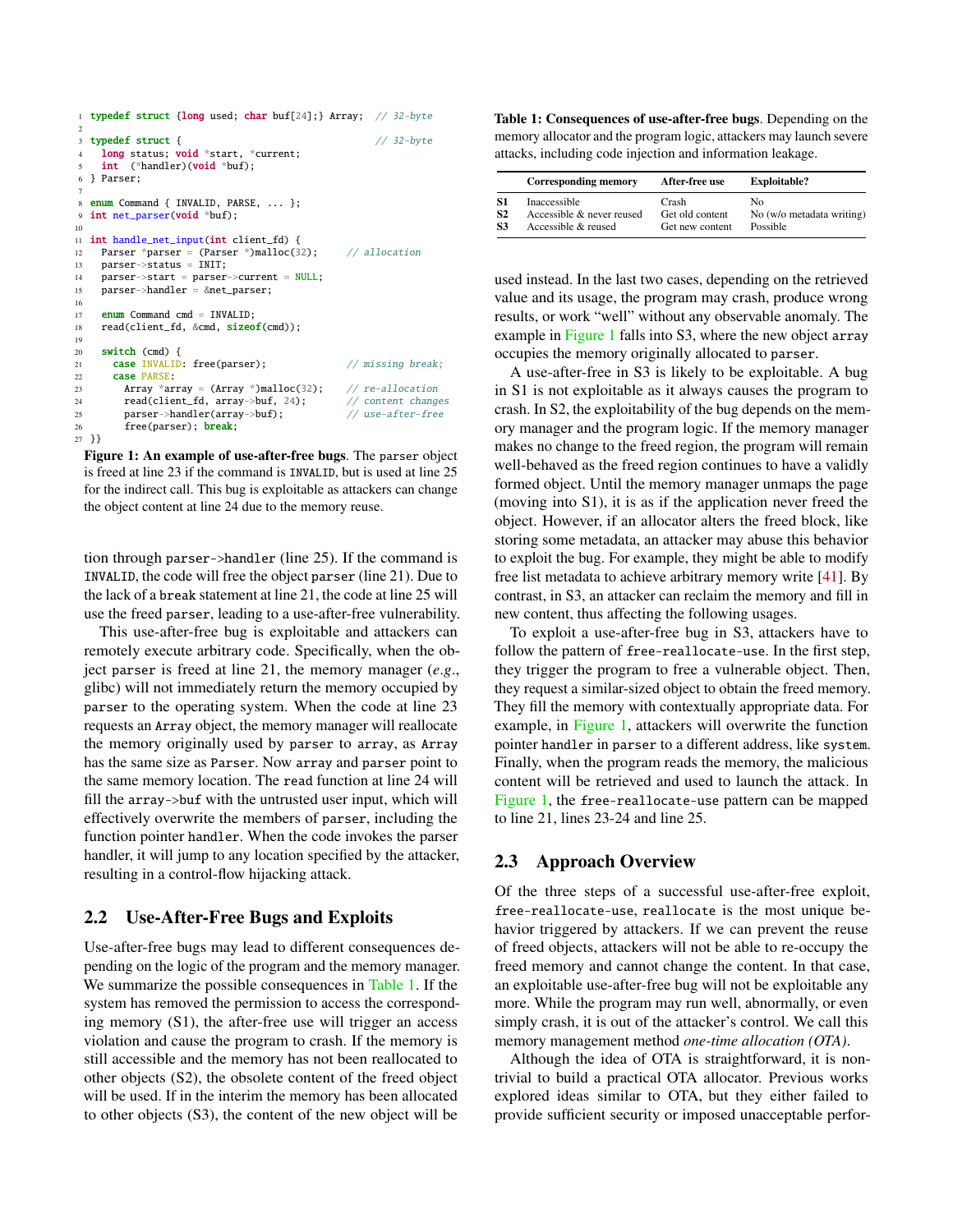mance penalty. DieHarder allocates memory at randomized addresses [\[37\]](#page-15-14), but this only provides a probabilistic assurance that memory chunks will not overlap with each other. Archipelago places each allocation on a distinct physical page [\[30\]](#page-15-15), while Oscar simulates the same object-per-page strategy by masking the allocation through virtual pages [\[18\]](#page-15-5). However, creating these shadow pages can introduce more than 40% overhead due to frequent system calls. Cling prevents memory reuse between mismatched types [\[13\]](#page-15-16), but leaves space to exploit use-after-free bugs within compatible types. In the original paper, the author of Cling discussed the idea of one-time allocation, but he treated it as an impractical solution due to heavy memory usage.

Despite the unpleasant history, we notice that OTA still has genuine merit: a straightforward design and strong security guarantee. Without needing complicated intelligence or external system dependencies, OTA can eliminate the threat of use-after-free bugs. The design also helps avoid careless errors in implementation. Therefore, we explored different choices to mitigate the remaining challenge of overhead while retaining the security benefit of OTA. Fortunately, we found a set of solutions that enable a practical OTA implementation. Our results in  $§6$  show that the overhead of FFmalloc is minimal in the vast majority of cases.

#### 2.4 Threat Model

Before exploring the design space, we define the threat model where OTA aims to protect benign programs. We assume that a program contains one or more use-after-free bugs, and some of them are exploitable. Other vulnerabilities, like buffer overflows or type errors, are out of the scope of this work. We assume attackers can only exploit use-after-free bugs. Other bugs cannot be used to bypass or corrupt the OTA memory manager. Our threat model is consistent with previous proposals on use-after-free defense [\[12,](#page-15-6) [27,](#page-15-1) [35,](#page-15-3) [42,](#page-15-8) [47,](#page-16-1) [49\]](#page-16-2).

# 3 Design Space Exploration

#### 3.1 Forward Continuous Allocation

In our first design attempt, we implemented a *forward continuous* allocator, called FCmalloc. FCmalloc uses a pointer to track the end of the last allocation. For a new memory request, it simply advances the pointer by the requested size and returns the old value. Since the pointer is only incremented, any call to malloc will get a distinct region. When the pointer reaches the end of the mapped pages, FCmalloc will request additional pages from the operating system through the mmap system call. For each free request, FCmalloc releases all completely free pages (*i*.*e*., no byte is in use) to the system with the munmap system call. The simple design of FCmalloc enables compact allocation, where each allocated chunk immediately follows the previous one.

<span id="page-3-0"></span>Table 2: VMA issue of FCmalloc on SPEC programs. Due to the forward allocation, programs with FCmalloc require more VMA structures. Batch processing can help mitigate this issue. FC-X means we only release at least X continuous freed pages.

| <b>Benchmark</b> | glibc | <b>FCmalloc</b> | $FC-2$ | $FC-8$ | FC-32  |
|------------------|-------|-----------------|--------|--------|--------|
| perlbench        | 4,401 | 58,737          | 46,299 | 23,171 | 9,321  |
| bzip2            | 23    | 35              | 35     | 35     | 35     |
| gcc              | 2.753 | 6.525           | 4.665  | 3.120  | 1,854  |
| mcf              | 20    | 31              | 30     | 30     | 30     |
| milc             | 46    | 65              | 65     | 65     | 65     |
| namd             | 128   | 57              | 56     | 56     | 56     |
| gobmk            | 25    | 61              | 57     | 52     | 48     |
| dealII           | 4,760 | 2.322           | 1,052  | 338    | 326    |
| soplex           | 152   | 99              | 96     | 93     | 89     |
| povray           | 51    | 109             | 89     | 74     | 57     |
| hmmer            | 35    | 197             | 183    | 145    | 114    |
| sjeng            | 20    | 32              | 32     | 32     | 32     |
| libquantum       | 29    | 38              | 38     | 35     | 35     |
| h264ref          | 228   | 89              | 83     | 80     | 80     |
| 1 <sub>bm</sub>  | 23    | 34              | 34     | 33     | 33     |
| omnetpp          | 1,164 | 15,933          | 15,040 | 13,728 | 12,521 |
| astar            | 1.762 | 6.726           | 5.370  | 3.703  | 2,790  |
| sphinx3          | 168   | 31,409          | 31,382 | 31,064 | 9,022  |
| xalancbmk        | 2,705 | 68,606          | 48.526 | 34.826 | 23,434 |

FCmalloc is the most straightforward way to implement OTA. However, after applying it to the SPEC CPU2006 benchmarks, we identify three challenges that limit its practicality.

Performance Overhead. FCmalloc has high performance overhead due to the frequent mmap/munmap system calls. For example, given the input file c-typeck, the gcc benchmark will send 831,410 mmap/mumap system calls to the Linux kernel, leading to 40.8 seconds spent in the kernel space. With glibc, gcc only issues 57 such system calls which merely cost 0.59 seconds. The overall overhead is 60.2% for c-typeck.

Memory Overhead. FCmalloc can lead to significant memory overhead compared to the standard C allocator. Since the OS only allocates or releases memory on page granularity, all 4096-bytes of a page cannot be returned as long as one byte is still in use. Even worse, if a small allocation straddles the boundary between two pages, then neither page can be freed.

VMA Limit. Frequent memory release with munmap could exhaust the VMA kernel structures. The Linux kernel creates a VMA structure for each set of contiguous pages. When FCmalloc releases a page that is in the middle of some continuous pages, the Linux kernel will split the corresponding VMA in two. By default, Linux allows at most 65,535 VMA structures for each process. Once this limit is reached, no pages can be released unless they are at the margin of an existing VMA. This behavior exacerbates the memory overhead of the process. [Table 2](#page-3-0) shows the number of VMAs used by SPEC benchmarks. As we can see, FCmalloc increases the number of VMAs for most of the programs. In the worst case, it causes xalancbmk to use 68,606 VMAs, exceeding the default limit of the Linux kernel, while the original glibc only requires 2,705 VMAs. Therefore, FCmalloc introduces high memory overhead to xalancbmk. Other programs incurring high VMA-usage include perlbench, omnetpp and sphinx3.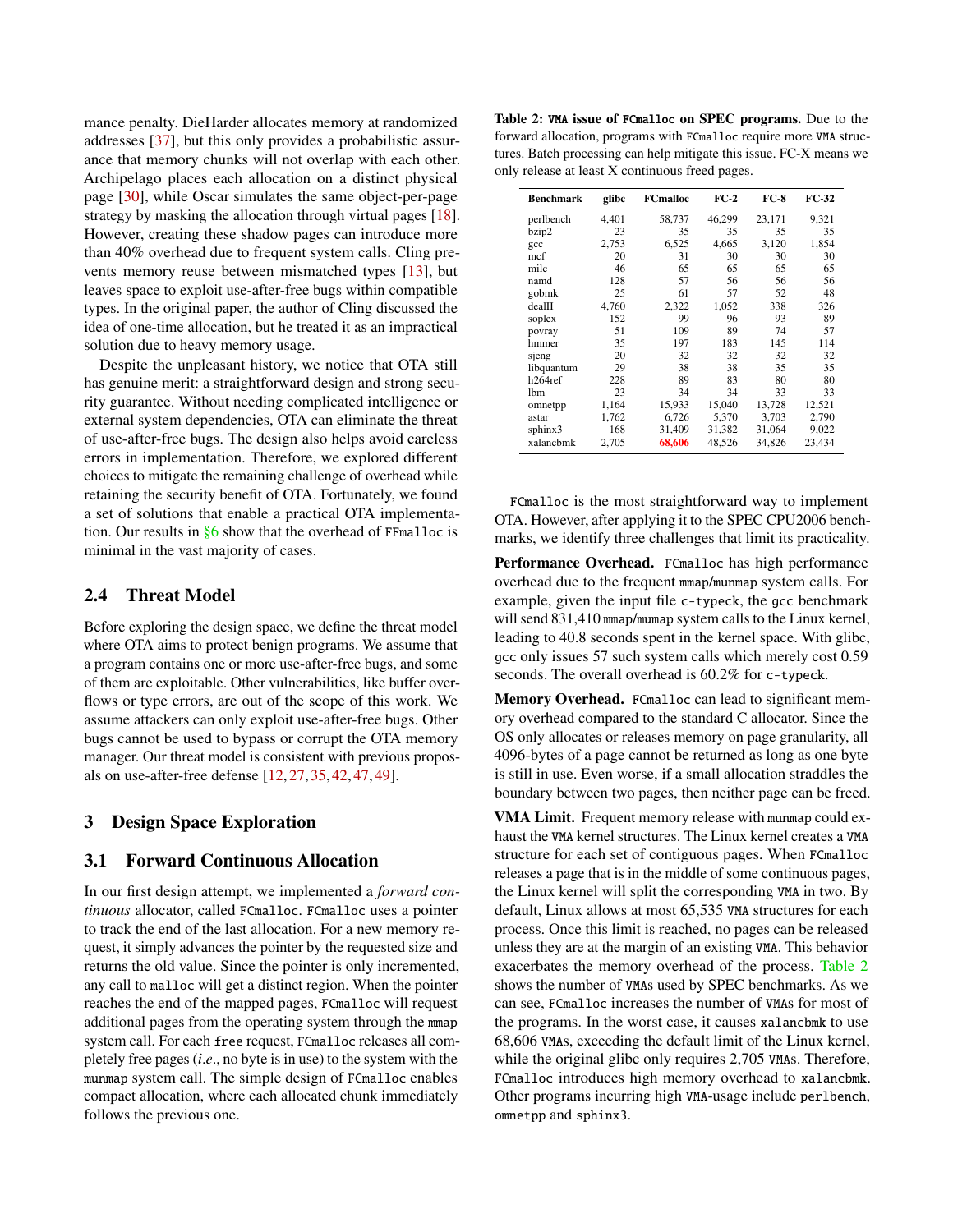#### 3.1.1 Mitigation: Batch Processing

We find that batch mapping and unmapping can help mitigate the aforementioned challenges. When requesting memory from the kernel, we can specify a large number of pages using mmap at one time. FCmalloc then handles malloc with this region until this batch of pages is used up, at which time FCmalloc will issue another mmap request. When the program tries to free a chunk of memory, FCmalloc checks if this will create a set of continuous freed pages. If so, we can release them together with one munmap system call. Batch processing effectively reduces the performance overhead of FCmalloc, as it can significantly reduce the number of system calls. For the example of gcc, when FCmalloc only releases at least 32 freed pages, we can save 471,144 munmap system calls (58.7%). Reduced system calls can also help mitigate the VMA issue. As shown in [Table 2,](#page-3-0) the VMA overhead of FCmalloc keeps decreasing if we release memory less often but with more pages. For example, when FCmalloc only releases 32 pages, we can save 45,172 VMAs from xalancbmk (65.8% reduction). For perlbench and omnetpp, batch processing helps reduce the VMA counts to a normal range. However, batch processing will enlarge the memory usage of the protected execution, as batch mapping introduces mapped-but-not-allocated memory and batch unmapping brings freed-but-not-unmapped pages.

#### 3.2 Forward Binning

Our second design attempt was a *forward binning* allocator, called FBmalloc. In contrast to FCmalloc, FBmalloc groups allocations of similar sizes into a bin. This design is usually called a *BiBop* allocator - a big bag of pages [\[13,](#page-15-16) [21,](#page-15-9) [24,](#page-15-10) [37\]](#page-15-14). FBmalloc creates several bins for allocations with less than 4096 bytes. All allocations within a bin will get the same-size chunks. For allocations greater than 4096 bytes, FBmalloc rounds the size up to the next page size, and directly uses mmap to request new pages. FBmalloc uses one page per small bin at a time to serve the malloc request. Once a bin is fully allocated, FBmalloc uses mmap to request an additional page from the kernel. Only when the bin is fully freed, will it be released to the system. Requests for different sizes will get memory from different bins, and thus the return value of malloc might not be strictly increasing. However, FBmalloc is still a valid OTA, as it never reuses bins and takes the forward continuous allocation to manage memory within a bin.

FBmalloc helps mitigate the memory overhead issue of FCmalloc, especially when small allocations have a longer lifetime than large ones. In the omnetpp benchmark of SPEC CPU2006, certain small objects are rarely freed, while around them are large objects with shorter lifetime. This leads to heavy memory overhead with FCmalloc. With FBmalloc, these particular allocations are co-located on a much smaller number of pages (bins), which effectively limits the overhead.

# 3.3 Allocator Fusion

Our final design, called FFmalloc, marries the ideas of forward continuous allocation and forward binning allocation to take advantage of their strengths. FFmalloc handles allocations up to 2048 bytes via the binning allocator. This prevents small long-lived allocations holding onto freed pages. FFmalloc serves large allocations from the continuous allocator to minimize allocation waste due to alignment requirements.

FFmalloc assigns each allocator a *pool*, which contains several continuous pages. A pool is the basic memory unit that FFmalloc requests from the OS, and its size is configurable during compilation. Currently, we set the pool size to be 4MB. For allocations larger than the pool size, FFmalloc will create a special pool that is just large enough for the request, called a *jumbo* pool. Only one pool can be assigned to the binning allocator, while the continuous allocator can have multiple pools. FFmalloc associates each CPU core with a distinct pool to reduce lock contention. When the remaining space in a pool is insufficient to satisfy a request, FFmalloc creates a new pool. FFmalloc will continue to place future smaller allocations in the original pool, until the pool is filled or too many pools have been created. We create the first pool offset from the end of the existing heap region. This allows an application to use both the glibc allocator and FFmalloc at the same time. This design also makes the starting address of FFmalloc randomized, preserving the security benefits of ASLR. FFmalloc ensures that the kernel supplies pages at increasingly higher addresses by specifying the MAP\_FIXED\_NOREPLACE flag for mmap. With this flag, the kernel tries to map the memory at the specified location and returns an error if such placement conflicts with an existing mapping. FFmalloc keeps probing forward until it finds an available address for the next pool.

## 4 Implementation

# 4.1 Metadata of Allocations

FFmalloc tracks its allocations in different metadata structures. Each pool of the continuous allocator has an array of allocated addresses. For each allocation, FFmalloc appends the return value of malloc to the array. Since FFmalloc allocates memory forward, the array is naturally sorted and allows for efficient searching. We can obtain the size of each allocation by subtracting its address from the next entry in the array. As all allocations from FFmalloc are 8-byte aligned, the last three bits are always zeros. We use the last two bits to indicate the status of a memory chunk: 00 means the memory is in use; 01 means the memory is freed and safe to release; 11 means FFmalloc has released some pages in this allocation. The pool of the binning allocator has an array of structures, with one entry per page. This structure records the allocation size, the next unused chunk, and a bitmap to maintain the status of each chunk, where 1 means in use and 0 means freed.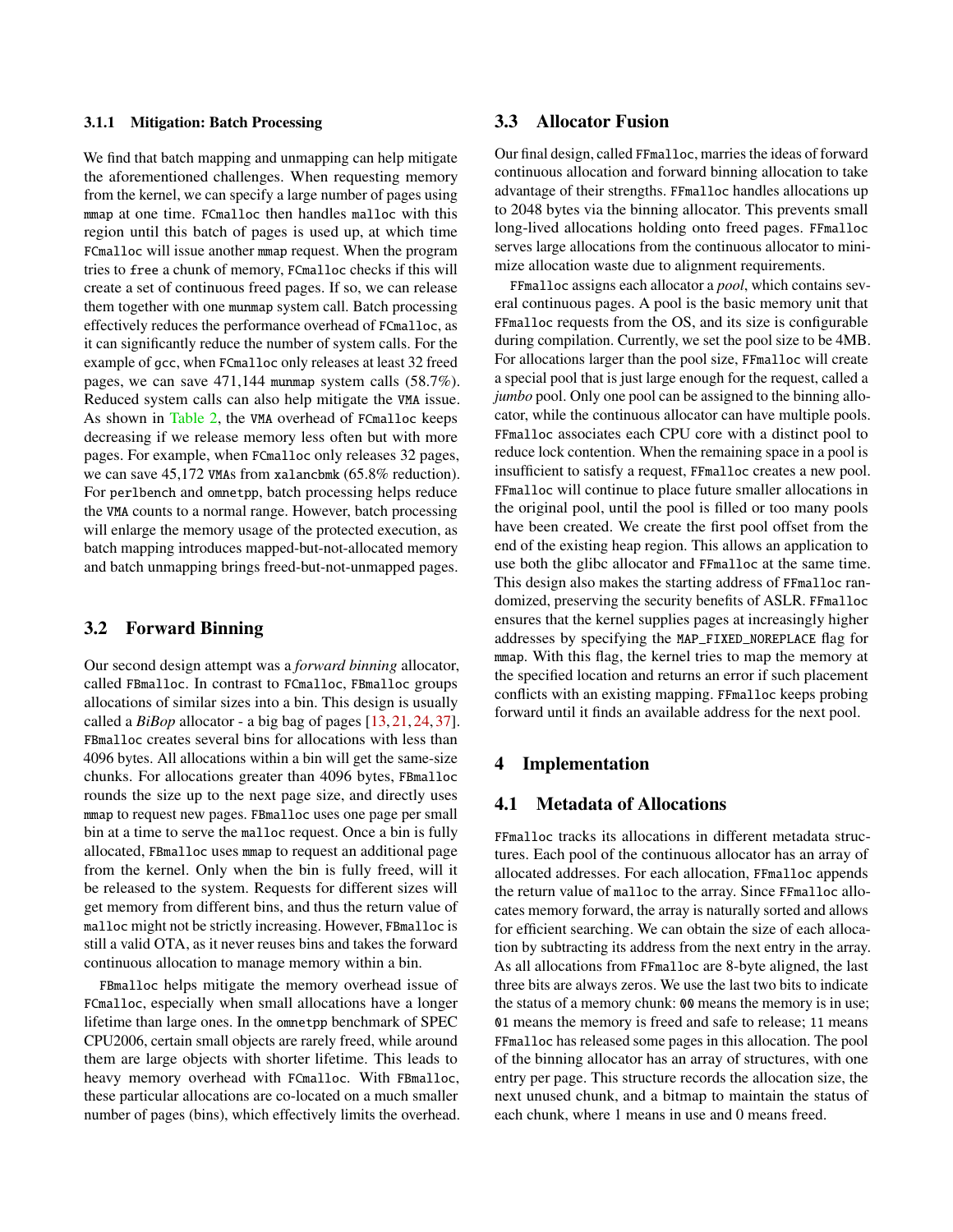FFmalloc connects each memory chunk to its metadata through a central three-level trie. The key of the mapping is the address of each memory chunk, while the value points to the metadata structure of the pool. That structure records the start and end address of the pool, the type, the next available address or page, pointers to the type-specific metadata, and unmapped regions. Jumbo pools only have type information, start address, and end address. All metadata is stored separately from the pool, like other secure allocators.

### <span id="page-5-0"></span>4.2 Freeing Memory

When the program calls free to free memory, FFmalloc first locates the metadata of the pool, and marks the corresponding slot in a bitmap of the binning pool, or updates the pointer in the array of a continuous pool. Following the principle of batch processing, it will not immediately release the memory to the system. Instead, it waits for enough continuous pages to be freed and returns them with one munmap system call. Before compilation, we can change the minimum number of continuous pages for a munmap system call. Increasing this threshold trades memory for speed. As will be shown in [§6.4,](#page-11-0) we evaluated the tradeoff and empirically picked eight as the default value in the current implementation.

Detecting double-free and invalid-free. While not an original design goal, the metadata of FFmalloc helps us detect double-free or invalid-free bugs. Double-free bugs free a dangling pointer, which may corrupt the allocator's metadata and lead to further attacks, like arbitrary memory access. Invalid-free bugs instead free an address not allocated by malloc. When the program invokes free, FFmalloc first locates the metadata corresponding to that address, and then checks whether the underlying memory has been freed. It will find the problem and terminate the execution if the program tries to free a dangling pointer, or an invalid address.

Lazy free. The straightforward way to return pages to the system is to invoke the munmap system call, where the kernel will immediately release the memory. However, starting from version 4.5, the Linux kernel provides an alternative way for lazy memory release. Specifically, if we provide the MADV\_FREE flag to the madvise system call, the kernel will only reclaim the pages during heavy memory pressure. We provide both implementations to use madvise or munmap to release freed pages. When madvise is used, FFmalloc will completely unmap the pages once all allocations in a pool are freed. In [§6.4,](#page-11-0) we will evaluate the benefits and limitations of each method by evaluating them on the SPEC CPU2006 benchmarks.

### 4.3 Reallocation under OTA

Function realloc allows an application to change the size of an existing allocation. If the new size is smaller than the old one, a memory allocator can just shrink the size and return

quickly. But if the new size is larger, the allocator must check whether the memory after the current allocation has enough space for the extra bytes. If so, the allocator will just increase the size in its metadata and immediately return. In the worst case, the allocator has to allocate a new, large-enough memory chunk, copy the existing content into the new one, free the old allocation, and return the new address.

FFmalloc has to take a different approach since we want to avoid reusing any memory. As all allocations in a bin share the same size, growing an allocation beyond the size always requires a new allocation. For a continuous allocation, growing the allocation proceeds as the traditional method, except that the following memory must have not been allocated. Due to the no-reuse constraint, realloc in FFmalloc is more likely to perform a reallocation than other allocators. If the program has many invocations to realloc, we can expect FFmalloc to impose noticeable overhead.

# 4.4 Supporting Multi-threaded Applications

To improve the allocation speed on multi-threaded applications, the binning allocator in FFmalloc borrows the *thread caching* technique from tcmalloc [\[24\]](#page-15-10) for lock-free allocation. Thread caching creates a distinct cache for each thread of the process. Each call to malloc is served by the corresponding thread-specific cache. Since caches are not shared between threads, there is no risk of contention and thus no need for locks. As noted earlier, FFmalloc creates one pool at a time for all binning allocators of all threads. Then, we split the pool into same-sized pieces, and assign pieces when threads are started or consume all previously assigned pages. In this way, each thread has its own memory space for binning allocation.

Marking a small allocation as free is also lockless. To clear the corresponding bit in the bitmap, FFmalloc uses an atomic bitwise and operation to guarantee the operation safety. When we see a particular number of free pages, FFmalloc frees small allocations after requiring a lock. Allocations from the continuous pool are not handled by the thread cache. Since simultaneous allocations from multiple threads could attempt to read and update the next allocation pointer at the same time, a race condition is possible. Therefore, we protect these allocations via locks. However, to reduce lock contention, FFmalloc has a configurable option to have a continuous pool per CPU core, turned on by default. The allocator will identify the CPU core currently executing the thread, and allocate the memory from the continuous pool of that core. This allows multiple threads to execute in parallel with reduced risk of contention at the cost of additional memory overhead.

### 5 Security Evaluation

We tested FFmalloc on real-world vulnerable programs to demonstrate its ability to prevent use-after-free attacks [\(§5.1\)](#page-6-0).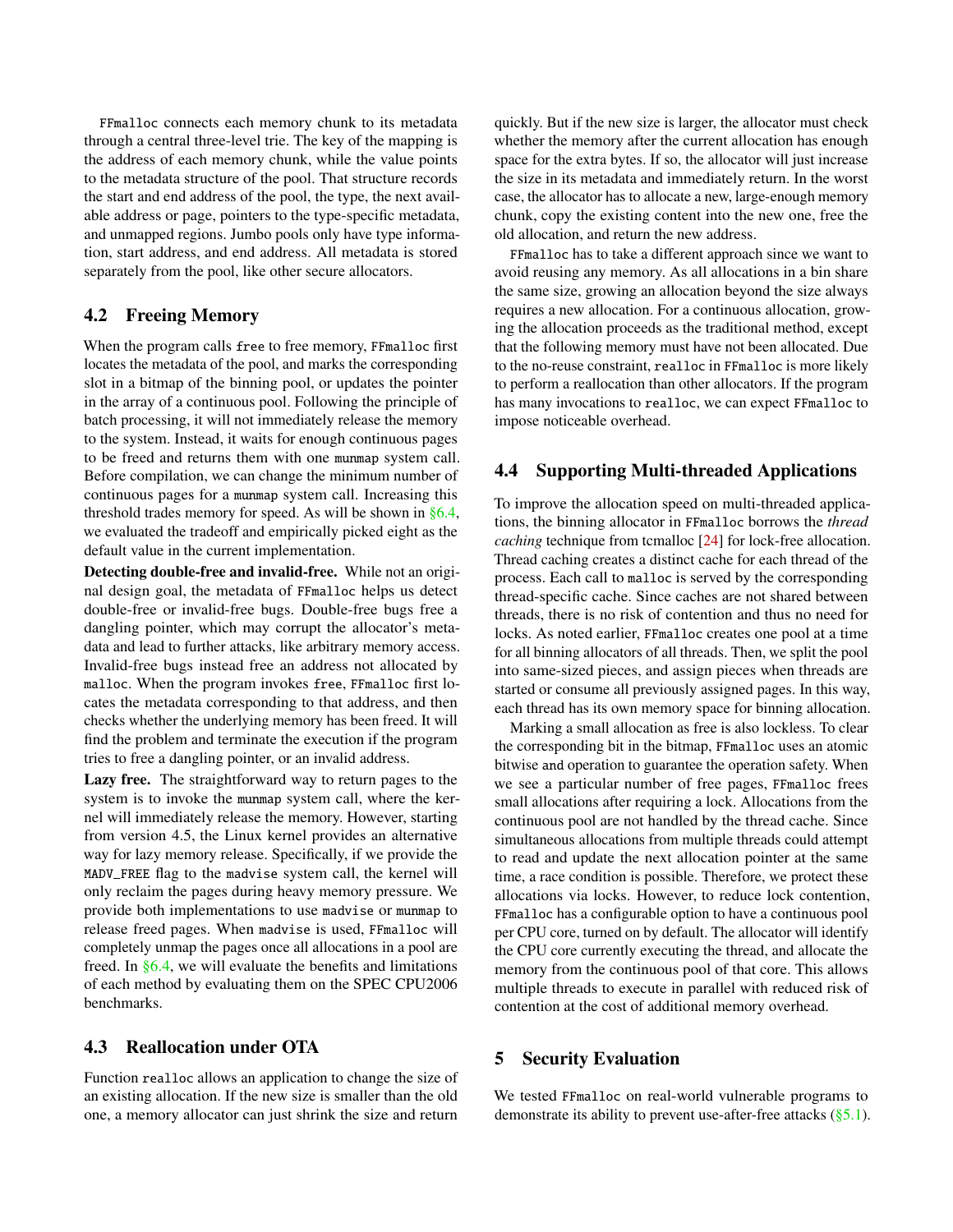<span id="page-6-1"></span>

| Table 3: Preventing UAF attacks. We collected working exploits from six real-world UAF vulnerabilities and five CTF challenges. $\checkmark$ means |
|----------------------------------------------------------------------------------------------------------------------------------------------------|
| attackers can successfully launch the attack, while $X$ means FFmalloc prevents the exploit. FFmalloc successfully prevents all of them.           |

| ID<br>Program        |                | <b>Bug Type</b>           | Link              | <b>Original Attack</b>                            | With the Protection of FFmalloc             |  |  |
|----------------------|----------------|---------------------------|-------------------|---------------------------------------------------|---------------------------------------------|--|--|
| babyheap             |                | $UAF \longrightarrow DF$  | [10]              | $\blacktriangleright$ Arbitrary code execution    | $\chi$ Exception due to failed info-leak    |  |  |
| childheap            |                | $UAF \longrightarrow DF$  | [10]              | $\blacktriangleright$ Arbitrary code execution    | $\times$ DF detected                        |  |  |
| heapbabe             | CTF challenges | $UAF \longrightarrow DF$  | $\lceil 1 \rceil$ | $\blacktriangleright$ Arbitrary code execution    | $X$ DF detected                             |  |  |
| ghostparty           |                | <b>UAF</b>                | [9]               | $\blacktriangleright$ Arbitrary code execution    | $\chi$ Exception due to failed info-leak    |  |  |
| uaf                  |                | <b>UAF</b>                | $\lceil 8 \rceil$ | $\blacktriangleright$ Arbitrary code execution    | $\chi$ Exploit prevented due to new realloc |  |  |
| PHP 7.0.7            | CVE-2016-5773  | $UAF \longrightarrow DF$  | $\lceil 7 \rceil$ | $\blacktriangleright$ Arbitrary code execution    | $\chi$ Exploit prevented & DF detected      |  |  |
| PHP 5.5.14           | CVE-2015-2787  | <b>UAF</b>                | [6]               | $\blacktriangleright$ Arbitrary code execution    | $\chi$ Assertion failure (uncontrollable)   |  |  |
| PHP 5.4.44           | CVE-2015-6835  | <b>UAF</b>                | [5]               | $\blacktriangleright$ Arbitrary memory disclosure | $\chi$ Exploit prevented & run well         |  |  |
| $m$ ruby 191 $ee$ 25 | $Issue$ 3515   | <b>UAF</b>                | [23]              | $\blacktriangleright$ Arbitrary memory write      | $\times$ Exploit prevented & run well       |  |  |
| libmimedir 0.5.1     | CVE-2015-3205  | $AF \longrightarrow IJAF$ | [15]              | $\blacktriangleright$ Arbitrary code execution    | $\times$ Exploit prevented & run well       |  |  |
| python 2.7.10        | Issue 24613    | <b>UAF</b>                | [28]              | $\triangleright$ Restricted memory disclosure     | $X$ Exploit prevented & run well            |  |  |

UAF: Use-After-Free, DF: Double Free, AF: Arbitrary Free

We also performed a study to understand its design benefit and implementation security  $(\S 5.2)$ .

#### <span id="page-6-0"></span>5.1 Preventing Use-After-Free Attacks

We broadly searched in public vulnerability databases, like Exploit-DB [\[3\]](#page-15-26) and HackerOne [\[4\]](#page-15-27), and collected six exploits for four real-world applications, including the PHP language interpreter PHP, the Ruby language runtime mruby, the MIME directory parser libmimedir and the Python language interpreter python. In addition, we also selected five vulnerable challenges from popular capture-the-flag (CTF) games. We fed each exploit to the original and the FFmalloc-protected programs and analyzed the consequence.

[Table 3](#page-6-1) shows our protection result: FFmalloc successfully prevents all 11 use-after-free attacks. The Type column shows the type of bug, where  $\rightarrow$  means the first bug leads to the second one. For example, UAF→DF indicates that the original use-after-free bug leads to a double-free vulnerability. Originally, each exploit successfully launches a malicious action, like arbitrary code execution, taking over the instruction pointer, or arbitrary memory writing. With the protection of FFmalloc, the execution either runs "normally" to the end, or crashes in the middle. We manually inspected the final execution state running with FFmalloc to understand the reasons. When the freed page had been unmapped, the after-free use triggered an invalid access exception. Otherwise, the afterfree use succeeded and the execution continued. In that case, since the retrieved value remained unmodified, the program could run well to the end (five executions). However, since the attackers made certain assumptions on the value type, like a pointer, the executions also crashed due to failed pointer dereferences (two executions), or by assertion failure (one execution). For the other three executions, FFmalloc detected the double-free issues and proactively terminated the processes.

Case Study: PHP. CVE-2015-6835 is a use-after-free bug in the unserialize feature of PHP [\[2\]](#page-14-1). With a crafted session string, an attacker can keep a reference of a zval object even

after the memory is freed. A proof-of-concept (PoC) exploit of this vulnerability is available online [\[5\]](#page-15-22). With the PoC, PHP first frees the object, and then reallocates the freed memory to hold the input data, which overwrites the object with the malicious content. When the program uses the freed memory, function session\_decode will return arbitrary memory contents, like pointer values, where further attacks (e.g., code execution) could be constructed accordingly. After we used FFmalloc to replace the default memory allocator Zend, the vulnerable PHP failed to retrieve any data and showed identical behavior to the patched version.

Case Study: mruby. mruby is a lightweight runtime for the Ruby language [\[32\]](#page-15-28). It has an exploitable use-after-free vulnerability in commit 191ee25 [\[23\]](#page-15-23). The original PoC exploit from HackerOne causes execution to crash as it modifies a pointer inside the freed object to an invalid address. We updated the PoC to make it an arbitrary memory write primitive such that the new PoC makes the proc object point to a fake data segment controlled by attackers. From there mruby finally jumps into the OP\_MOVE opcode handler with our fake virtual register values and writes the memory of our choice. We ran mruby with FFmalloc and launched the attack. This time, the runtime shut down gracefully as it could not parse the supplied exploit code. We confirmed that the use-after-free bug was triggered during the execution. However, since FFmalloc does not reuse memory, the old content of the freed object was used, and thus nothing critical happened.

CTF Challenges. We applied FFmalloc to five Capture-The-Flag (CTF) challenges that have use-after-free bugs. Although CTF problems are smaller than real-world programs, their authors often add uncommon challenges to increase the difficulty of the exploitation. We tested FFmalloc on CTF problems to cover edge cases that are missed in real-world programs. The original PoCs abused allocator-specific structures to execute shell commands. We further developed three new PoCs that purely utilized the program's structure to achieve arbitrary memory write and control-flow hijacking, which were independent of characteristics of specific heap alloca-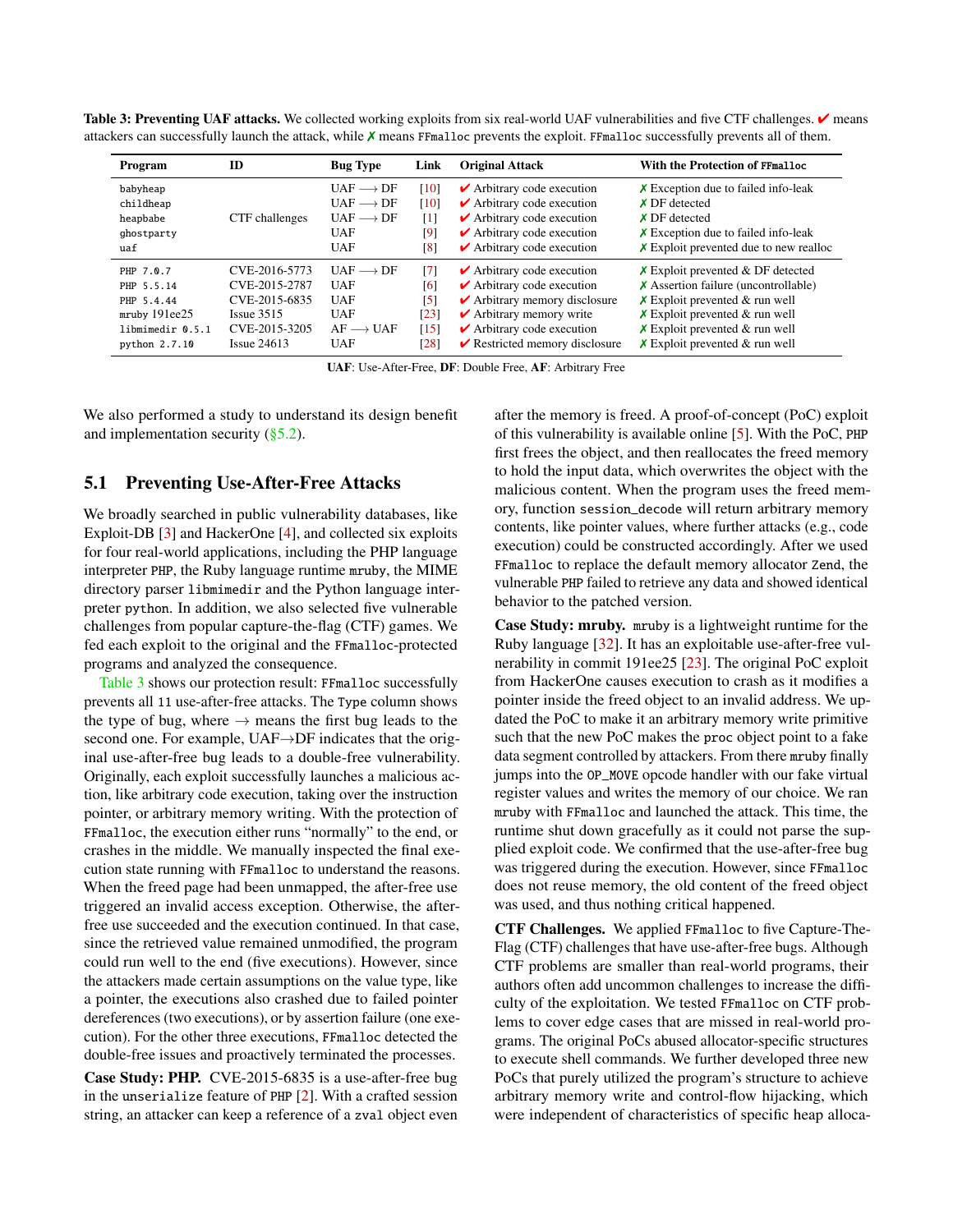```
1 #include <stdio.h>
2 #include <stdlib.h>
 3 void* p[256];
 4 int main() \overline{\{}p[0] = \text{malloc}(842373); // allocate p[0]p[1] = \text{malloc}(842389);free(p[1]);
            {\sf free(p[0])}; \qquad \qquad \qquad \text{\textit{if}}\ \qquad \qquad \text{\textit{if}}\ \qquad \qquad \text{\textit{if}}\ \qquad \qquad \text{\textit{if}}\ \qquad \qquad \text{\textit{if}}\ \qquad \qquad \text{\textit{if}}\ \qquad \qquad \text{\textit{if}}\ \qquad \qquad \text{\textit{if}}\ \qquad \qquad \text{\textit{if}}\ \qquad \qquad \text{\textit{if}}\ \qquad \qquad \text{\textit{if}}\ \qquad \qquad \text{\textit{if}}\ \qquad \qquad \text{\textit{if}}\ \qquad \qquad \text{\textp[2] = \text{malloc}(842373); // the same as p[0]10 return 0;
11 }
```
Figure 2: PoC of the bug in MarkUs. By design, MarkUs does not release an object *O* if it can find any reference of *O* from stack or global memory. In this PoC, although p[0] still points to the first allocated object, MarkUs returns the same address at line 9.

tors. As shown in [Table 3,](#page-6-1) FFmalloc successfully prevented all exploits. Even with a deep understanding of each problem, we could not find ways to bypass FFmalloc.

### <span id="page-7-1"></span>5.2 Secure for Deployment

FFmalloc provides robust security by the virtue of its straightforward design. Its security guarantee is based on a simple, easy to reason about proposition. Its implementation is straightforward, avoiding the complicated logic of memoryrecycling code. By contrast, other defenses against use-afterfree bugs, such as pointer invalidation [\[27,](#page-15-1) [47\]](#page-16-1) and garbage collections [\[12,](#page-15-6) [29,](#page-15-7) [42\]](#page-15-8), rely on the soundness and completeness of their analyses for security. Unfortunately, it is very challenging to correctly implement such sophisticated techniques, and any mistakes in implementations can lead to severe security flaws, some even breaking their guarantee.

To understand the security status of different secure al-locators, we ran ArcHeap [\[50\]](#page-16-5) on each implementation for 24 hours to find potential issues. ArcHeap can automatically find heap exploitation techniques of an allocator, which can be developed further into powerful primitives (e.g., arbitrary writes). After the 24 hours of testing, ArcHeap did not discover any security issue from FFmalloc, demonstrating FFmalloc's robustness on memory corruption vulnerabilities.

Other tools that rely on complex analyses are not as robust as FFmalloc in their security guarantee given certain implementation issues. For example, we have discovered that MarkUs [\[12\]](#page-15-6), which uses garbage collection techniques to prevent use-after-free vulnerabilities, fails to protect largesize blocks. [Figure 2](#page-7-2) shows the proof-of-concept (PoC) to trigger this bug. By design, MarkUs will not release an object *O* if it can find any reference of *O* from the stack, global memory, and registers. In the example code, p[0] holds the pointer value of the first allocated object by line 5. Even if this object is freed at line 8, the global array p still contains its reference at the 0th element. In theory, MarkUs should hold the memory and not allocate it to another request. However, when we request the same-size memory at line 9, MarkUs returns the same address as p[0], which means the memory has been released and reused. In the case when the dangling

pointer p[0] is used after free, attackers can exploit the bug to launch attacks.

Moreover, after additional manual analysis, we found that MarkUs's management for quarantined objects simplifies the exploitation of use-after-free bugs. To manage the quarantined objects, MarkUs writes an encoded pointer to the first eight bytes to freed objects to track the next chunk in the quarantine list. Unfortunately, the first eight bytes of a polymorphic object in C++ is the pointer to its virtual function table (vftable). Thus, the freed object's vftable will become the encoded pointer by MarkUs. The encoded pointer has predictable most significant bits because of its xor encoding using a magic value (12345678910). Therefore, attackers do not have to reclaim the freed object as in an ordinary exploitation scenario. Instead, they just have to spray the memory pointed by the encoded pointer with fake function pointers. When the program uses freed memory, it will take the fake, malicious function pointers for indirect calls, leading to an arbitrary code execution attack. [Figure 8](#page-17-0) in the Appendix shows a proof-of-concept code about the exploitation. We have responsibly reported all these issues to their developers. FFmalloc will not have this kind of critical failure as it does not write any metadata to freed chunks.

# <span id="page-7-0"></span>6 Performance Evaluation

We evaluated FFmalloc on commonly used benchmarks and real-world programs to understand its overhead on single-threaded applications  $(\S6.1)$ , multi-threaded applications ( $\S 6.2$ ) and large applications ( $\S 6.3$ ). We also explored different values for certain internal settings to find the optimal configuration that makes FFmalloc achieve a balance between performance and memory usage  $(\S6.4)$ .

Benchmarks. To measure the overhead of FFmalloc and find the optimal settings, we selected four sets of benchmarks: SPEC CPU2006 with 19 single-threaded C/C++ programs, PARSEC 3.0 with 15 multiple-threaded workloads the JavaScript engine ChakraCore and the web server NGINX. We excluded the raytrace workload from PARSEC 3.0, as the compiled binary hangs on our system [\[11\]](#page-15-29).

Setup. We performed our evaluations on a 64-core machine running Ubuntu 18.04, with Intel CPU E7-4820 at 2.00GHz and 256GB memory. We compiled all benchmarks with their default configurations, except the x264 benchmark in PAR-SEC 3.0. The default -03 optimization lead to some crashes, and we used -O2 instead to avoid the problem [\[22\]](#page-15-30). We set the environment variable LD\_PRELOAD to the OTA library so that the same compiled binary was used with our hardened memory manager and other allocators. We set FFmalloc to its default setting, which releases at least eight consecutive free pages to the system using the munmap system call. [§6.4](#page-11-0) evaluates the different settings and discusses our choice. During the execution, we used the utility time to get the execution time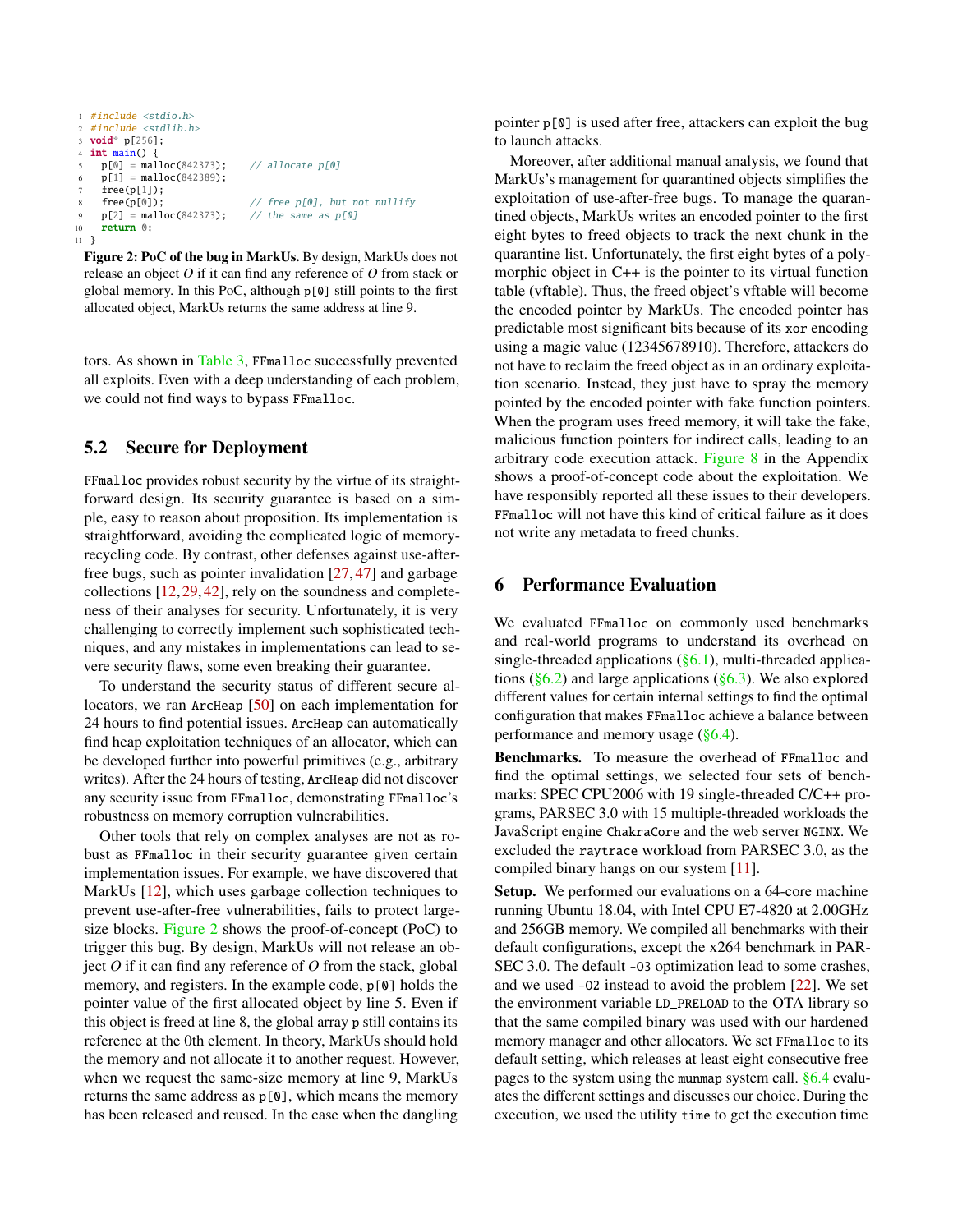<span id="page-8-1"></span>

Figure 3: Overhead for SPEC CPU2006. 1x means no overhead. FFmalloc uses munmap to release memory to the system, 8 pages at a time. For tools with \*, we use the results reported in the literature. DangNull did not report overhead for perlbench, dealII, libquantum and omnetpp. The gcc and soplex tests crash when running with FreeGuard. Placeholders for missing results are in white.

and the maximum resident set size (RSS), which describes the maximum memory usage. If one program has multiple inputs, we use the maximum one among all RSS values.

#### <span id="page-8-0"></span>6.1 Single-threaded Benchmarks

We measured the overhead of FFmalloc on SPEC CPU2006 benchmarks and compared it with seven previous works: MarkUs [\[12\]](#page-15-6), FreeGuard [\[43\]](#page-16-6), CRCount [\[42\]](#page-15-8), pSweeper [\[29\]](#page-15-7), Oscar [\[18\]](#page-15-5), DangSan [\[47\]](#page-16-1) and DangNull [\[27\]](#page-15-1). We successfully reran MarkUs and FreeGuard on our machine. Although DangSan is open-sourced, we could not get it to compile on Ubuntu 18.04. Since other works have not released their source code, we have elected to reuse the reported numbers from the literature. We ran each benchmark three times and averaged the results. [Figure 3](#page-8-1) shows the performance and memory overhead of each tool on each SPEC C/C++ benchmark. A white bar means either the original paper did not include the number, or the program crashed during the execution.

Performance Overhead. Considering the geometric mean, FFmalloc introduces 2.3% overhead to SPEC benchmarks, the lowest one among eight tools. On the same platform, MarkUs imposes 14.8% overhead and the overhead of FreeGuard is 7.2%. However, FreeGuard causes two programs to crash, specifically gcc and soplex. Since gcc usually shows very high overhead, the overhead of FreeGuard could be higher. pSweeper reported a similar slowdown as MarkUs, while CRCount claimed 22.0% overhead. Both Oscar and DangSan reported about a 40.0% cost. DangNull reported about 54.6% overhead for 15 out of 19 benchmarks. This result shows

that with our careful design, one-time allocation can have counterintuitively low performance overhead.

FFmalloc introduces consistent overhead to 19 SPEC benchmarks, with the standard deviation 0.12, while other tools have standard deviations from 0.15 (FreeGuard) to 1.25 (DangNull). Among all benchmarks, gcc is an outlier where FFmalloc makes it slower by 49.8%. We investigated gcc's execution, and found that it consumes the largest amount of memory per second (see the last column of [Table 7](#page-17-1) in [Ap](#page-17-2)[pendix A\)](#page-17-2). Therefore, the execution with FFmalloc leads to significantly more system calls for memory management. For example, for the c-typeck input, FFmalloc issues 28,767 mmap and 500,213 munmap system calls, and spends 39.8 seconds in the kernel space. The original memory allocator glibc only requires 34 mmap and 23 munmap, which takes 0.59 seconds to finish. Although the user-space execution with FFmalloc is faster (reduced from 59.0 seconds to 53.9 seconds), the overall overhead is 53.7%. In this extreme case, we may need to optimize our settings to make a new balance between memory usage and performance overhead (see [§6.4\)](#page-11-0). Fortunately, we have not seen another program like gcc that so quickly allocates a large amount of memory. Further, other tools also demonstrate higher overhead for gcc, although the underlying reasons could be different.

Memory Overhead. Considering the geometric mean, FFmalloc introduces 61.0% memory overhead to SPEC benchmarks, similar to that of Oscar. Two previous tools achieve less overhead than FFmalloc: 18.0% for CRCount, and 28.1% for MarkUs (rerun). Another four tools consume more memory: 115.4% for FreeGuard (rerun), 125.2% for pSweeper, 127.1% for DangNull and 148.1% for DangSan.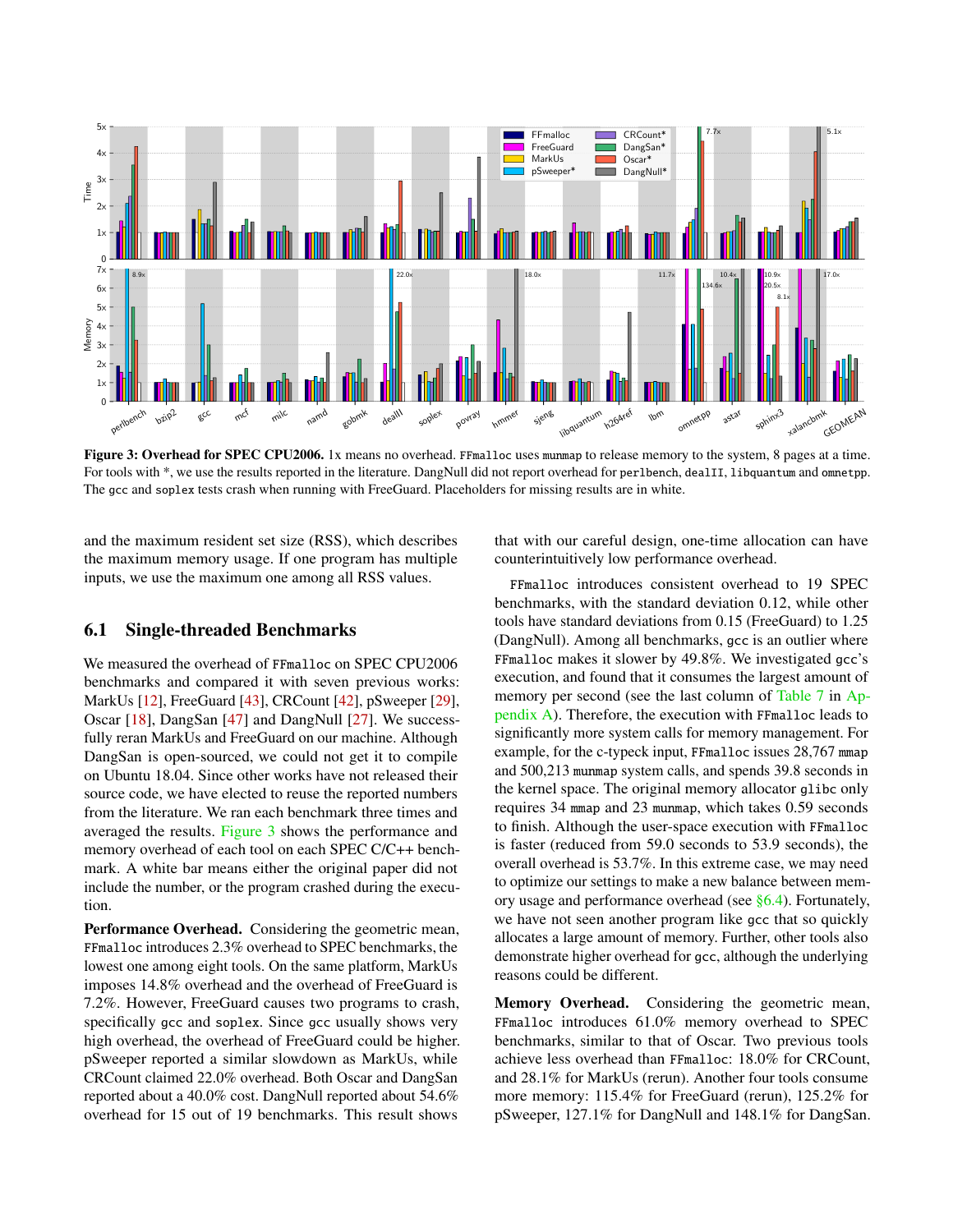<span id="page-9-1"></span>

Figure 4: Overhead on PARSEC 3 with various CPU cores. White bar means the execution hangs or crashes.

In this evaluation, we configured FFmalloc to release memory only if there are eight consecutive freed pages. If we release memory more aggressively, FFmalloc will have lower memory overhead and higher performance overhead. We will discuss the tradeoff between time and memory in [§6.4.](#page-11-0)

An apparent observation from [Figure 3](#page-8-1) is that the memory overhead is more diverse than the performance overhead. The values of the standard deviation range from 0.24 (CRCount) to 30.37 (DangSan), while the maximum standard deviation of the performance overhead is merely 1.25 (DangNull). The common pattern is that, for some benchmarks, most of the tested tools show significantly higher memory overhead than that on other benchmarks. Taking omnetpp as an example, FFmalloc and pSweeper consumes about  $4.0\times$  of the original memory; FreeGuard requires 11.7×; DangSan takes 134.6×; Oscar spends 4.9×; CRCount and MarkUs consume about  $1.7\times$  of the original memory. The extreme memory overhead is likely due to the characteristic of the program. There is no tool that always outperforms others on memory usage.

# <span id="page-9-0"></span>6.2 Multi-threaded benchmarks

We ran 15 benchmarks with seven different core counts, specifically, 1, 2, 4, 8, 16, 32 and 64, together with four memory managers: glibc, our FFmalloc, MarkUs, and FreeGuard. All benchmarks and core count combinations ran success-

fully using glibc or FFmalloc, except netferret with 64 cores which alway hung. In comparison, MarkUs failed 19 executions, while FreeGuard failed eight. All failures happen while running dedup, ferret, netdedup, netferret, swaptions and vips. In fact, MarkUs and FreeGuard had multiple random crashes during other executions. To get meaningful results, we ran each instance ten times, and reported the first three successful executions. While still widely used in the literature, the PARSEC 3.0 benchmarks are no longer in active development. When they failed to run on Ubuntu 18.04, we chose to accept this rather than attempting to patch the benchmarks which would result in incomparable results. [Figure 4](#page-9-1) shows our evaluation results, including the time overhead and the memory overhead. Eighty-three instances are supported by all memory managers. Failed executions are represented as white bars.

Performance Overhead. Considering all successful executions, FFmalloc introduces 33.1% performance overhead (geometric mean), compared with 42.9% for MarkUs and -0.18% for FreeGuard. However, if we only consider the 83 instances supported by all tools, the overhead is 21.9% for FFmalloc, 43.0% for MarkUs and 1.68% for FreeGuard. FFmalloc only introduces relatively high overhead to four out of 15 programs – dedup, netdedup, swaptions and vips, where the geometric mean is 157.8%, compared with 584.6% for MarkUs and - 18.0% for FreeGuard. FFmalloc demonstrates merely 4.3%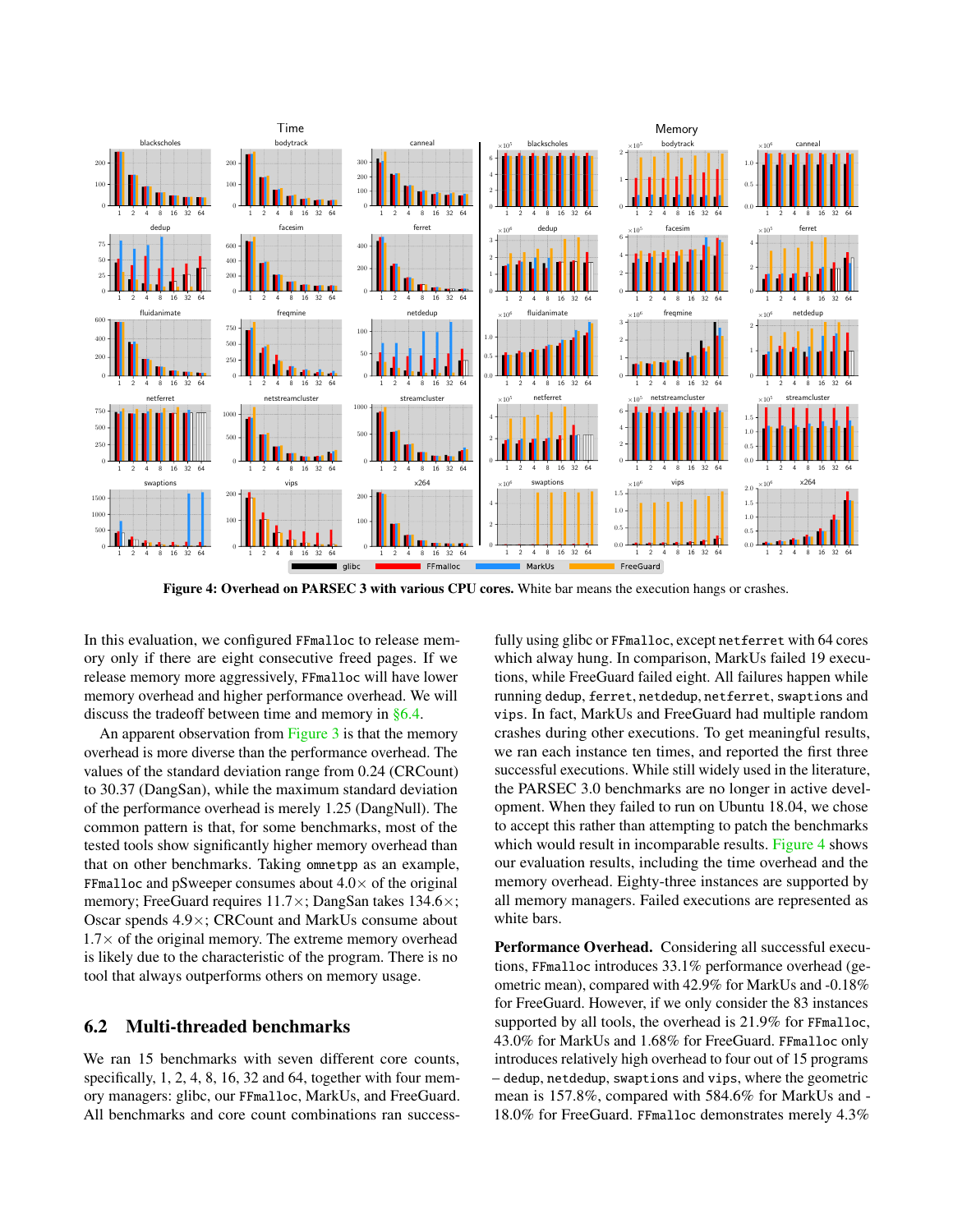<span id="page-10-1"></span>Table 4: CPU overhead of secure allocators on ChakraCore. The numbers are overall average score from all benchmarks (with 10 iterations). Red values mean the performance decreased, while green values indicate performance improved.

| <b>Benchmark</b> | glibc  | FFmalloc | <b>MarkUs</b> | <b>FreeGuard</b> |
|------------------|--------|----------|---------------|------------------|
| WebTooling       | 25.53  | $-0.16%$ | $-0.43%$      | 1.26%            |
| Octane           | 9706.8 | $-0.73%$ | $-4.81%$      | 3.22%            |
| Kraken           | 603.0  | $0.07\%$ | 0.28%         | 0.03%            |
| SunSpider        | 21.86  | 1.88%    | $3.28\%$      | 1.30%            |
| JetStream        | 97.6   | 0.20%    | $-3.07\%$     | 1.27%            |

<span id="page-10-3"></span>

Figure 5: NGINX throughput with various allocators. X-axis shows the thread number; Y-axis presents the connection number per second. β-connection means NGINX accepts β parallel connections.

overhead for others.

We observed several interesting facts about the memory overhead. First, FFmalloc's overhead monotonically increased from 5.7% to 50.9% when we used one to 64 cores. This is expected as FFmalloc uses locks to prevent race conditions and to synchronize the status of the memory manager. The Linux kernel also has a global lock for mmap/munmap system calls, which further increases the overhead for multicore executions. MarkUs followed a similar pattern, but with several exceptions due to unsupported executions. Second, FreeGuard could sometimes improve performance over glibc. For example on dedup, the execution with FreeGuard is  $3.8\times$ faster when running with 64 cores. This is due to the significantly fewer number of madvise system calls compared to that of glibc [\[43\]](#page-16-6).

Memory Overhead. On the geometric mean, FFmalloc introduces 50.5% memory overhead to all successful executions, compared with 13.0% for MarkUs and 141.2% for FreeGuard. For the 83 executions supported by all four allocators, the overheads are 35.6%, 13.3% and 67.5%, respectively. FFmalloc brings slightly higher overhead to bodytrack  $(3.3 \times$  of original usage) and swaptions  $(10.5\times)$ . We find that compared with others, these two programs use relatively little memory (< 50 MB). As FFmalloc reserves page pools for different bins, the overhead mainly comes from the allocated-but-notused memory. However, the overall memory usage is still

<span id="page-10-2"></span>Table 5: Memory overhead of secure allocators on ChakraCore. The numbers are average peak memory use from all benchmarks (with 10 iterations). We show glibc memory usage in kilobytes, and show others as changes over glibc's.

| <b>Benchmark</b> | glibc   | FFmalloc   | <b>MarkUs</b> | <b>FreeGuard</b> |
|------------------|---------|------------|---------------|------------------|
| WebTooling       | 454.980 | 6.09%      | 70.99%        | 35.35%           |
| Octane           | 148,220 | 142.53%    | 252.55%       | 84.28%           |
| Kraken           | 63.344  | 536.43%    | 872.17%       | 765.30%          |
| SunSpider        | 103.252 | 378.36%    | 405.63%       | 440.97%          |
| JetStream        | 195.552 | $162.71\%$ | 74.75%        | 241.61%          |

<span id="page-10-4"></span>

Figure 6: NGINX latency with various allocators. X-axis shows the thread number, and y-axis presents the connection number per second. β-connection means NGINX accepts β parallel connections.

low, even with FFmalloc. MarkUs shows consistent overhead to all benchmarks. FreeGuard introduces the highest memory overhead, and shows extremely high memory usages for swaptions (416 $\times$ ), vips (8.3 $\times$ ) and bodytrack (5.5 $\times$ ). We believe the 50.5% overhead of FFmalloc is acceptable to many real-world applications, especially considering its simple design and strong security guarantee against use-after-free bugs.

### <span id="page-10-0"></span>6.3 Real-world Applications

We also evaluated FFmalloc on two real-world large programs: the JavaScript engine ChakraCore developed for the Edge browser, and the web server NGINX.

#### 6.3.1 ChakraCore

We ran ChakraCore on five sets of benchmarks, specifically, Octane, Kraken, SunSpider, Jetstream, and the Web Tooling Benchmark, together with four memory allocators: glibc, FFmalloc, MarkUs and FreeGuard. [Table 4](#page-10-1) and [Table 5](#page-10-2) show the results of our evaluation, including the performance overhead and memory overhead. In [Table 4,](#page-10-1) as scores in different benchmarks have different meanings, we use green text to show performance improvement, and red text to indicate performance decrease. FFmalloc introduces less than 2% runtime overhead to four benchmarks, and even improves the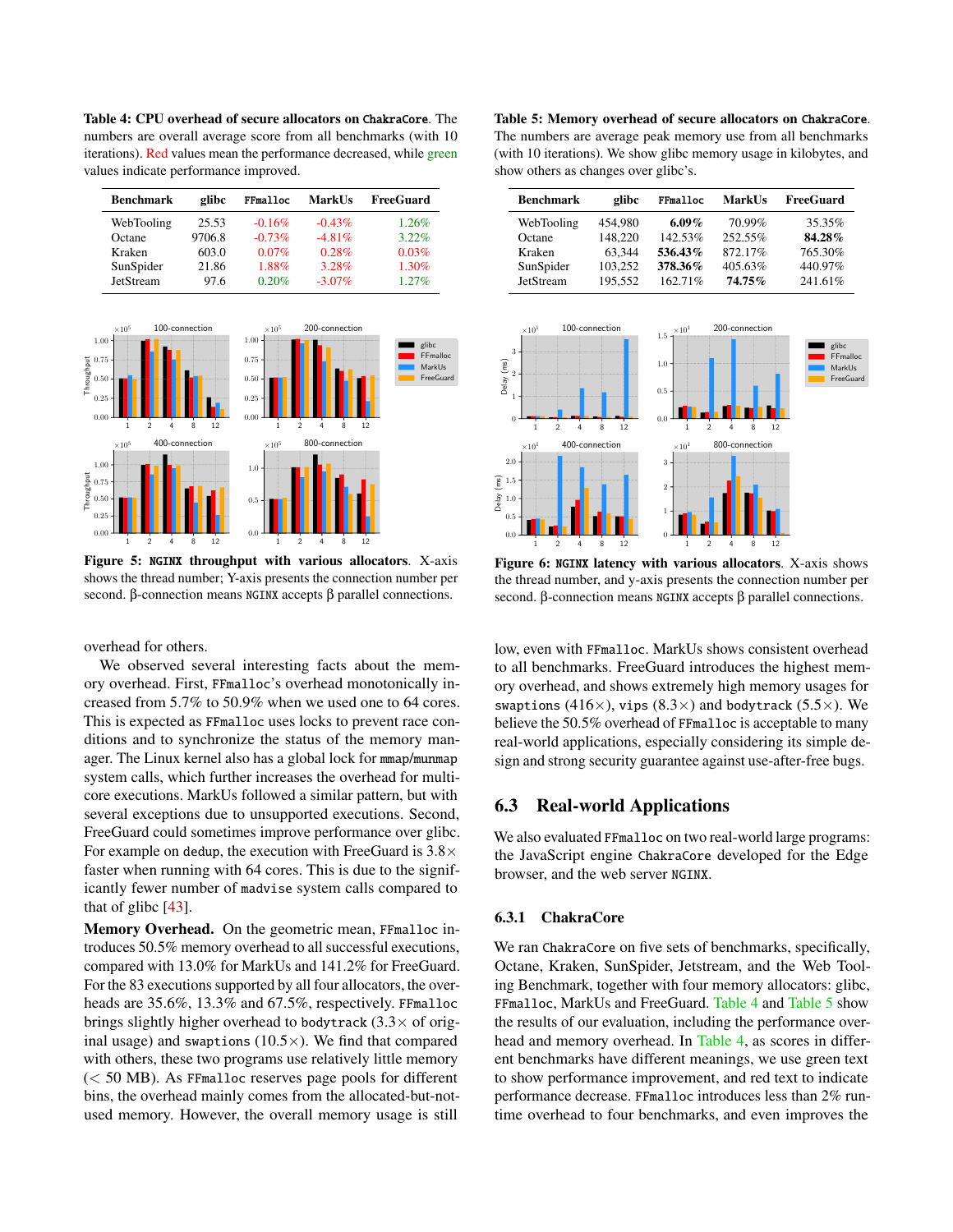<span id="page-11-1"></span>Table 6: Comparing munmap with madvise. We inspected the execution of three representative programs and recorded the changes after switching from munmap to madvise. Both instructions and cache misses play an important role in determining the execution time.

| <b>Benchmark</b> | Time Diff  | # Insn    | <b>Cache Miss</b>             |
|------------------|------------|-----------|-------------------------------|
| xalanchmk        | $+4.13\%$  | $+0.55\%$ | $15.54\% \rightarrow 27.67\%$ |
| $\csc(g23)$      | $+11.90\%$ | $+5.70%$  | $27.76\% \rightarrow 33.07\%$ |
| mcf              | $-3.70\%$  | $-0.02\%$ | $27.86\% \rightarrow 27.85\%$ |

performance of JetStream by 0.20%. MarkUs adds the most overhead, 4.81% to Octane and 3.28% to SunSpider while FreeGuard improves the performance for three out of five benchmarks. Regarding memory usage, [Table 5](#page-10-2) shows that FFmalloc imposes the least overhead among the three secure allocators for three of the programs. MarkUs adds the least overhead on JetStream while FreeGuard was the best on Octane. Overall, FFmalloc, like the other secure allocators, introduces consistently negligible performance overhead to ChakraCore, but typically does so with significantly less memory use.

#### 6.3.2 NGINX

We tested the NGINX webserver through the wrk benchmarking tool [\[26\]](#page-15-31) with different settings. A setting with  $\alpha$  threads and β connections means that wrk uses α threads to send requests to NGINX in parallel, and keeps β connections open at any moment. We ran each setting for 60 seconds and repeated the evaluation using glibc, FFmalloc, MarkUs and FreeGuard. [Figure 5](#page-10-3) and [Figure 6](#page-10-4) show the evaluation results. The y-axis of [Figure 5](#page-10-3) is NGINX throughput in requests-per-second; a higher number indicates better performance. FFmalloc and FreeGuard add negligible overhead in multiple settings, and only show notably higher overhead for the 12-thread, 100 connection setting (47.6% decrease for FFmalloc and 58.8% decrease for FreeGuard). MarkUs has the lowest throughput for most settings. As the number of threads increase, its performance consistently decreases and reaches 65.5% less throughput for the 12-thread, 800-connection setting.

[Figure 6](#page-10-4) shows NGINX connection latency measured on the client side. Both FFmalloc and FreeGuard introduce minor overhead to the latency. MarkUs introduces significant latency, especially for multi-thread connections.

We also measured the memory overhead for each NGINX thread. On average, FFmalloc consumes  $5.24 \times$  more memory than glibc, similar to the  $5.48\times$  overhead of FreeGuard. However, MarkUs requires  $77.72 \times$  more memory, which is much higher than FFmalloc and FreeGuard. Overall, FFmalloc introduces negligible overhead to NGINX, and outperforms MarkUs for most of the settings.

#### <span id="page-11-0"></span>6.4 Optimal Settings of FFmalloc

We explored multiple options of releasing memory to find the one enabling the optimal performance and memory usage. First, we configured FFmalloc to release consecutive freed memory with at least  $\alpha$  pages (details in [§4.2\)](#page-5-0). We tested three different  $\alpha$  values, specifically, 32, 8 and 2. In theory, a smaller α means FFmalloc will release memory more frequently, and thus will have higher performance overhead and lower memory overhead. A larger α will have the opposite effect. Second, we configured FFmalloc to use munmap or madvise to return memory to the system. munmap forces the kernel to immediately release the memory, while madvise leaves the kernel to release the memory during high memory pressure. We expected that munmap would have higher performance overhead and lower memory overhead than madvise. [Figure 7](#page-12-0) shows the performance and memory overhead of FFmalloc on SPEC CPU2006 C/C++ benchmarks, with six different settings.

Munmap vs Madvise. [Figure 7](#page-12-0) confirms our expectations of the two system calls on memory overhead, but shows a counter-intuitive result on performance overhead. The Memory figure shows that FFmalloc with madvise can have significantly higher memory overhead than that of munmap. For example, FFmalloc consumes  $198.5\times$  more memory than the original execution if it postpones the memory release via madvise, while the overhead is only  $7.6\times$  with munmap. However, the Time figure indicates munmap also outperforms madvise on performance, from 0.28% to 0.76%. Although the difference is not significant, considering the high memory overhead, it is clear that we should use munmap instead of madvise to release freed memory to the kernel.

We inspected three programs to understand why madvise sometimes is slower than munmap. The results in [Table 6](#page-11-1) indicate that both cache misses and extra instructions contribute to the slower execution of madvise. With the madvise system call, the Linux kernel does not immediately reclaim pages due to the low memory pressure in our system. Therefore, future mmap syscalls will likely get a new physical page that is not present in the cache. In contrast, munmap forces the kernel to immediately release the physical page and future mmap calls can reuse the in-cache physical pages, leading to fewer cache misses. For SPEC program gcc, running with madvise executes 5.70% more instructions, causing the most significant overhead on madvise.

Minimum Freed Pages. [Figure 7](#page-12-0) shows that the minimum consecutive freed pages  $\alpha$  is more correlated to memory overhead than to the performance. The performance overhead of FFmalloc is 1.71%, 2.21% and 2.22%, respectively for  $\alpha$ values of 32, 8, and 2. Although this is consistent with our intuition that smaller  $\alpha$  leads to higher overhead, the difference is not very large. Additionally, not all executions exactly follow this pattern. For example, mcf shows the slowest execution when  $\alpha$  is set to 8, not 2. On the other hand,  $\alpha$  has a strong impact on the memory overhead when FFmalloc re-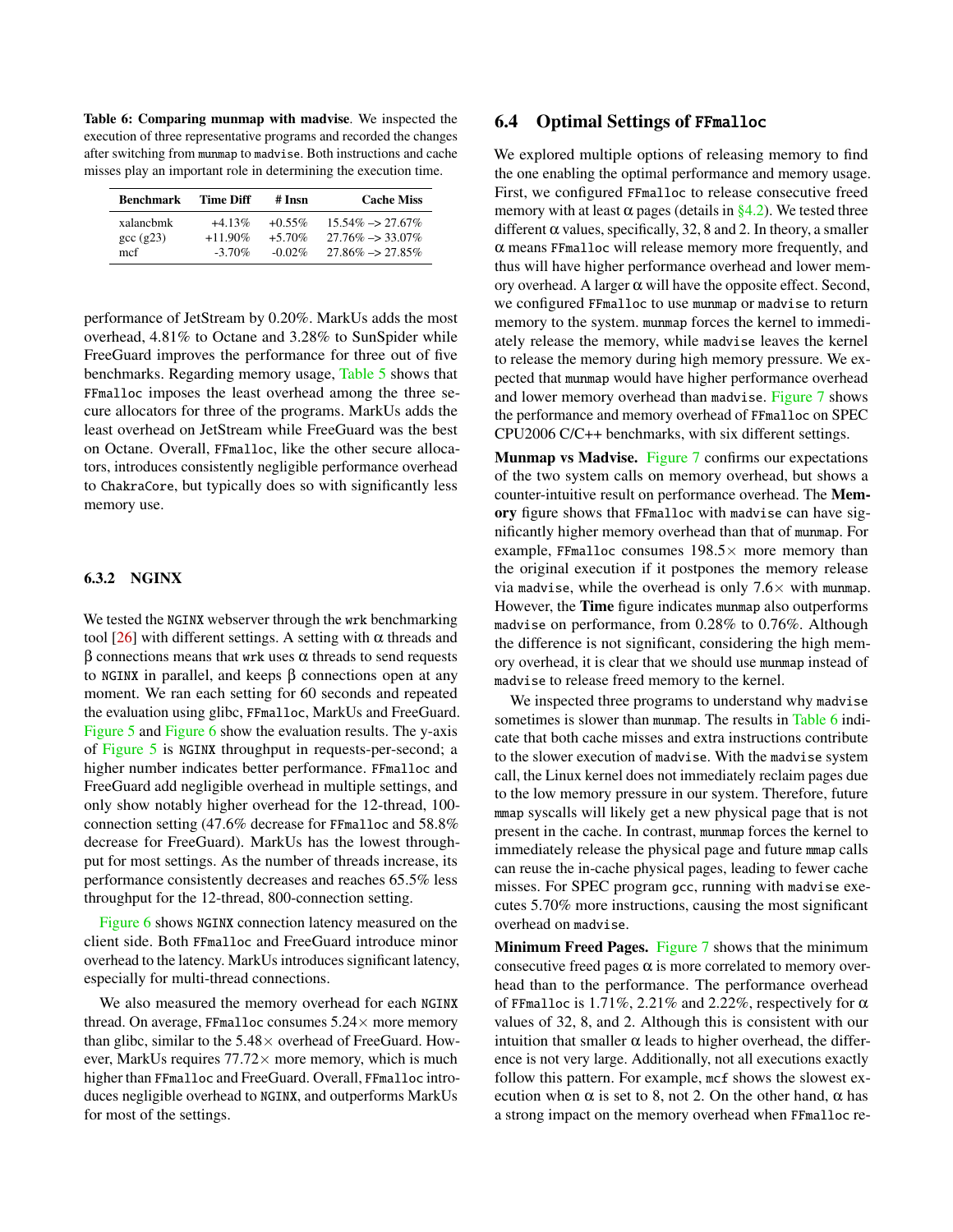<span id="page-12-0"></span>

Figure 7: Overhead of FFmalloc with different settings. FreeX means that to release memory, FFmalloc returns at least X consecutive freed pages to the system, through either munmap (U) or madvise (A).

leases memory with munmap. Especially for programs with extremely high overhead, like omnetpp, setting a smaller  $\alpha$ can reduce the memory overhead to a reasonable range (from  $8.6\times$  to 2.9 $\times$ ). The value of  $\alpha$  has no impact on the overhead with madvise, as madvise does not immediately release the memory by design. Therefore, the  $\alpha$  value 2 is the best choice among all three values.

During our evaluation, we used the  $\alpha$  value 8 and munmap to test all benchmarks and programs. Therefore, FFmalloc's performance overhead can be further reduced if we release memory less aggressively. Alternately, its memory overhead can be reduced by releasing memory more agressively.

# 7 Discussion

### 7.1 Other Technical Details

Supporting More Functions. Currently, FFmalloc covers the standard C library functions for memory management including malloc, free, realloc, reallocarray, calloc, posix\_align, memalign, aligned\_alloc and malloc\_usable\_size. FFmalloc does not contain wrappers of system calls like mmap and munmap. If an application directly calls mmap and munmap to get memory, a use-after-free bug may escape the protection of FFmalloc. In this case, FFmalloc would be unaware of the address space previously occupied by these mappings and might use them again (only once) for its own allocation. This escape would also affect any other secure allocator, but we have not seen it addressed elsewhere in the literature.

For simple requests to mmap (private, non-file backed, no fixed address), a future version of FFmalloc could handle them via the existing jumbo allocation code path. However, it is less

clear what the correct behavior would be for more complex invocations of mmap. For example, how should FFmalloc handle a request that contained the MAP\_FIXED flag? If the specified region was not previously used, FFmalloc could allow the call to succeed and then remember to not re-use that range in the future. But, if the desired address range overlapped with a region previously returned by mmap or was previously used by FFmalloc, should FFmalloc fail the call? Blocking the call and returning a failure code could break perfectly legitimate functionality and would negate the ability of FFmalloc to be a drop-in replacement for the glibc allocator. Allowing the call to succeed risks a bypass of its protection which calls into question the value of wrapping mmap at all.

Randomization. Address space layout randomization (ASLR) is widely deployed on modern systems to provide probabilistic protection against various attacks. One can be concerned that FFmalloc may diminish the effectiveness of ASLR due to its sequential allocation scheme. However, such concern does not exist for FFmalloc. ASLR randomizes memory on the *module* granularity, which contains a large number of pages, including code and data. FFmalloc allocates its first pool offset from the randomly assigned default heap. In this way, FFmalloc is fully compatible with ASLR and delivers the security benefits of ASLR to its users. Different from ASLR, the deterministic allocation could be a weakness in case the attack abuses relative heap layout. For example, in case of a heap buffer overflow attack, crafting an exploit would become easier if the adjacent heap chunks affected by the overflow stay at a deterministic relative location. We note that with a small modification to the allocation algorithm, FFmalloc could render the relative heap layout in a non-deterministic way without conflicting our original design goals. We leave the changes to future work.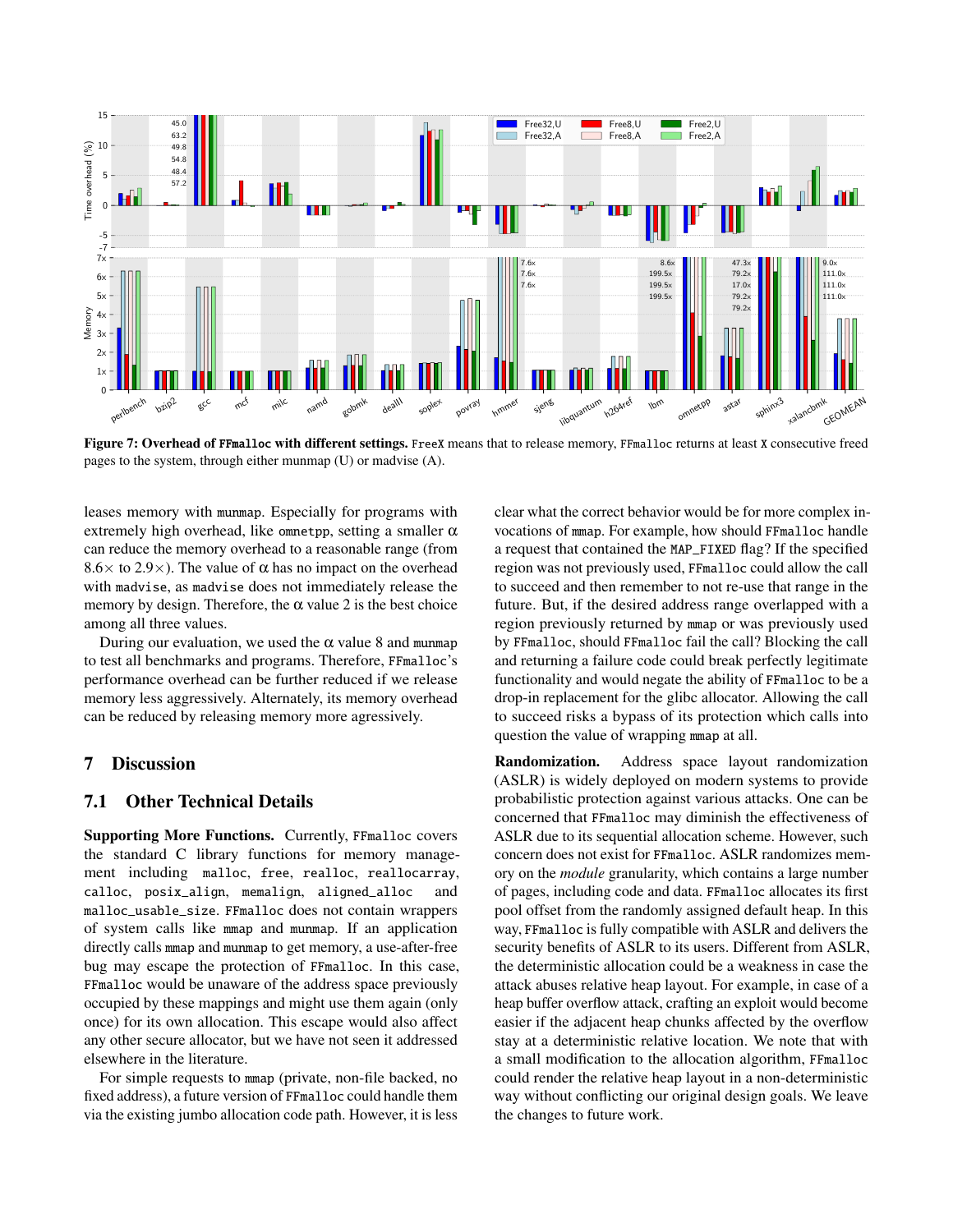# 7.2 Suitability

While FFmalloc is only a prototype of an OTA allocator, its success at running all SPEC and PARSEC benchmarks, unlike many of the other tested systems, demonstrates the feasibility of using it with real workloads. However, the results of tests like gcc and dedup indicate that it may not be appropriate for all applications.

Strengths. Compared to many other systems, FFmalloc provides a hard, rather than probabilistic, guarantee that it can prevent use-after-free exploitation unless the entire application address space is used. This guarantee is useful in remotely accessible applications since an attacker may have repeated opportunities to trigger an exploit. In many cases, this protection comes with one of the lowest CPU overheads relative to alternate systems.

FFmalloc should also be a good choice for use in embedded systems with limited CPU resources, provided they utilize a 64-bit address space. Unlike multiple other systems, FFmalloc does not require an auxiliary thread, typically assumed to be running on a different core than the main application thread, for garbage collection or similar pointer analysis to achieve its performance level.

Weaknesses. Admittedly, the performance of FFmalloc suffers significantly under certain scenarios. FFmalloc batches calls to munmap by waiting until a configurable number of consecutive pages have been freed before returning them to the operating system. Necessarily, this means that applications that free larger allocations will require more munmap calls than those with small allocations. For example, given the default 8-page threshold, a minimum of 2048 16-byte allocations would need to be freed before munmap was called versus only 32 freed 1KB allocations.

Additionally, applications that very frequently allocate and deallocate objects of similar sizes will be slower than with glibc. In this case, glibc can recycle the same few allocation sites repeatedly which reduces cache line misses and avoids system calls for additional address space. In contrast, FFmalloc, will be slowed down by significantly higher number of system calls, even with the batching mechanisms in place.

In addition to the above, FFmalloc can struggle to scale on multi-threaded applications. Even if FFmalloc eliminated all locks from its design, calls to mmap or munmap get serialized within the kernel. Applications that frequently allocate and deallocate objects across threads will end up getting serialized as a result. Proposed revisions to break up the mmap-sem lock in the kernel [\[17\]](#page-15-32) will likely strongly benefit FFmalloc in this scenario if implemented.

In terms of memory overhead, FFmalloc is weakest when applications allocate objects with different lifetimes simultaneously. When a long lived object is allocated alongside short lived objects it could eventually become the lone allocation preventing unmapping an otherwise unused page or even run

of pages. The smaller the object, the higher the impact on memory overhead will be.

Finally, as currently implemented, FFmalloc only provides protection against use-after-free, double-free, and invalid-free vulnerabilities. Protecting against various overflow, overread, or underread type attacks was intentionally omitted to focus on engineering a solution to the OTA problem.

Comparision with Alternatives. FFmalloc compares favorably to other use-after-free focused solutions. By focusing on attack prevention rather than detecting vulnerable pointers, FFmalloc's design is simpler and results in generally higher performance.

Most competitive with FFmalloc is MarkUs. It incorporates garbage collection techniques to verify that there are no dangling pointers to freed allocations. As discussed earlier, in our test environment MarkUs has broadly better memory overhead but somewhat worse performance overhead than FFmalloc, though the gap can be narrowed by having FFmalloc return pages more frequently

In contrast to use-after-free specific solutions, FreeGuard provides tunable probablistic protection against a broad range of attack types. Its strong performance characteristics and breadth of claimed defended attacks on the surface make it an attractive alternative to glibc or single focus secure allocators. However, this probablistic protection could often be of limited value. For example, FreeGuard protects against buffer overreads via use of randomly placed guard pages. In their paper, the authors note that under default settings, FreeGuard only terminated execution of a vulnerable OpenSSL server when attacked by Heartbleed ten percent of the time. Additionally, they claim to mitigate against certain heap overflow attacks by virtue of not placing heap metadata inline as with glibc. This is essentially standard practice by secure allocators in the literature. By this standard, FFmalloc could also claim limited protection against heap overflow. Instead we consider this metadata segregation to be for the security of the *allocator* rather than the heap.

# 8 Related work

Secure Allocators. Object-per-page allocators such as Archipelago [\[30\]](#page-15-15) and Electic Fence [\[39\]](#page-15-33) place each object on an individual page to detect memory safety issues. They can prevent buffer overflows by placing inaccessible pages between objects and can limit use-after-free exploitation by randomizing the reuse of freed pages. However, these approaches are limited to an application that has few live objects or as debugging tools due to their large overhead resulting from the page-granularity of an object.

DieHarder [\[37\]](#page-15-14) is the security-focused evolution of DieHard [\[14\]](#page-15-34), which was designed to prevent programs from crashing due to memory corruption bugs. DieHarder simulates an infinite heap where no allocations adjoin each other.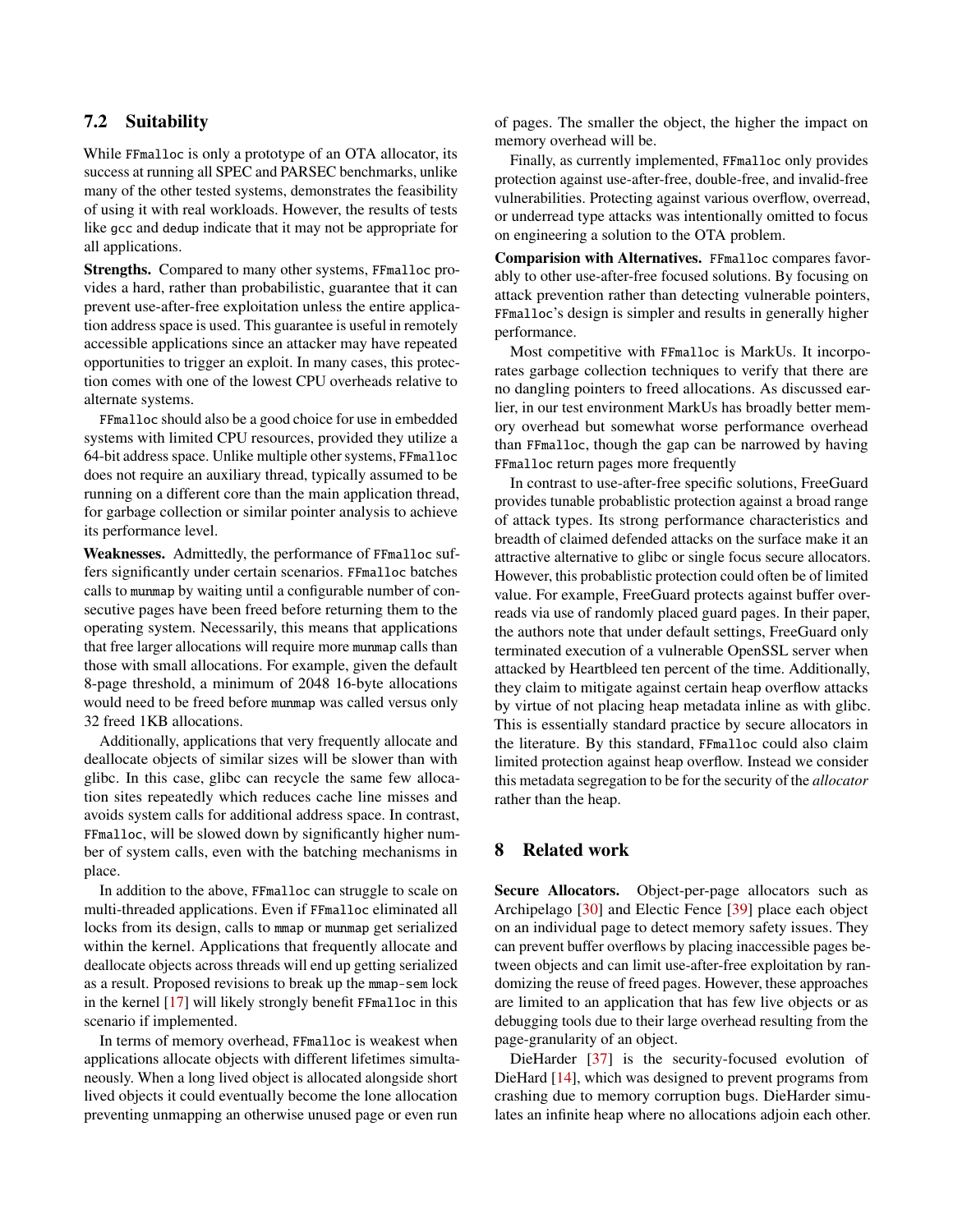The gaps between allocations resist buffer overflow attacks, and randomized allocation can guarantee address space not being reused probabilistically. FreeGuard [\[43\]](#page-16-6) provides better performance than DieHarder by adopting techniques from performance-oriented allocators (e.g., free lists per size class). As a result, FreeGuard can achieve similar performance to the default Linux allocator with significant security improvement, but failed to reach a similar security level to DieHarder's. Recently, Guarder [\[44\]](#page-16-7) is proposed to bridge this gap as an evolved version of FreeGuard. It substantially increases its randomization entropy, but has similar performance overhead compared to FreeGuard by introducing new techniques to manage small objects and adjusting tradeoffs between performance and security. Unlike these approaches that probabilistically prevent use-after-free bugs, OTA can completely stop them by guaranteeing one-time allocation. However, OTA is more modest in only attempting to prevent use-after-free bugs and its variations such as invalid free and double free.

Cling [\[13\]](#page-15-16) restricts memory reuse within objects of the same type rather than completely disabling it. It argues that this design severely limits an attacker on exploiting use-afterfree vulnerabilities while retaining efficient memory usage. However, this does not completely block use-after-free exploitation. Rather, it requires the attacker to control a new matching type object rather than any suitably sized one. Similar to OTA, Oscar [\[18\]](#page-15-5) also prevents use-after-free by employing a forward only allocation principal. It simulates the object-per-page style allocator using shadow memory to overcome the high memory overhead of placing each object on discrete pages. Despite its improvement on earlier work [\[19\]](#page-15-35), it still imposes significant overhead in the form of expensive memory mapping system calls compared to OTA.

Pointer Invalidation. An alternative approach to preventing use-after-free attacks is to invalidate dangling pointers when the object is freed. DangNull [\[27\]](#page-15-1) keeps track of all pointers to all allocated objects, and explicitly nullifies pointers once the pointed-to object is freed. FreeSentry [\[49\]](#page-16-2) takes a similar approach as DangNull, except that it flips the top-bit of the pointer to make it an invalid address. This helps pre-serve context when reviewing crash dumps. DangSan [\[47\]](#page-16-1) improves the performance of this technique on multi-thread applications, with the help of an append-only per-thread log. pSweeper [\[29\]](#page-15-7) avoids live tracking of pointers by concurrently scanning memory to find dangling pointers. Instead of proactively destroying dangling pointers, CRCount [\[42\]](#page-15-8) waits for the program to reset all such pointers; it frees an object only if the reference counter for the pointer becomes zero. MarkUs [\[12\]](#page-15-6) is similar to CRCount, except that it starts scanning from the stack, global memory and registers. These schemes usually impose significant CPU and memory overhead due to the difficulty of tracking pointers in C code.

Use-After-Free Detection. CETS [\[35\]](#page-15-3) inserts additional metadata at the program runtime, a lock for each object and a key for each pointer. During the object creation, it initial-

izes the lock for the object and assigns the corresponding key to the pointer. During the program execution, the key is propagated together with the pointer and the lock is reset when its corresponding object is freed. Thus, any memory access with a dangling pointer will be detected and blocked by checking its key. Since CETS needs to maintain a key for each pointer and to compare key and lock for each memory access, it introduces substantial overhead.

Undangle [\[16\]](#page-15-36) utilizes dynamic taint analysis to track the propagation of pointers, and detects the use-after-free bug if the source of the pointer has been freed. Due to the heavy runtime overhead of taint analysis, Undangle is impractical for real-world deployment.

Valgrind [\[36\]](#page-15-37) and AddressSanitizer [\[40\]](#page-15-4) can detect memory errors including use-after-free by checking the validity of memory accesses. Since they are designed for debugging, not for security, an advanced attacker can easily bypass their mechanisms. For example, researchers already have shown that use-after-free is still exploitable under AddressSanitizer by exhausting its fixed-size quarantine for freed memory [\[27\]](#page-15-1).

Project Snowflake [\[38\]](#page-15-38) adds manual memory management to a garbage-collected runtime. It introduces the notion of a *shield* which tracks references to unmanaged memory and can only be created by the reference owner. Even after the owning reference is deleted, the memory will not be reused until all shields have been destroyed as well.

# 9 Conclusion

We designed and implemented a memory allocator based on the one-time allocation (OTA) principal, aiming to prevent exploitation of use-after-free bugs. OTA provides a distinct memory chunk for each memory request, where attackers cannot reclaim the freed memory and thus cannot overwrite the content for exploitation. We explored several design choices and found the optimal ones to reduce the overhead of our prototype. The evaluation shows that OTA can prevent realworld use-after-free exploits effectively and efficiently.

## Acknowledgment

We thank the anonymous reviewers, and our shepherd, Andrea Lanzi, for their helpful feedback. This research was supported, in part, by the NSF award CNS-1563848, CNS-1704701, CRI-1629851 and CNS-1749711 ONR under grant N00014-18-1-2662, N00014-15-1-2162, N00014-17-1-2895, DARPA AIMEE, and ETRI IITP/KEIT[2014-3-00035], and gifts from Facebook, Mozilla, Intel, VMware and Google.

#### References

- <span id="page-14-0"></span>[1] CODEGATE 2018 CTF. <https://codegate.org>.
- <span id="page-14-1"></span>[2] CVE-2015-6835. [https://nvd.nist.gov/vuln/detail/](https://nvd.nist.gov/vuln/detail/CVE-2015-6835) [CVE-2015-6835](https://nvd.nist.gov/vuln/detail/CVE-2015-6835).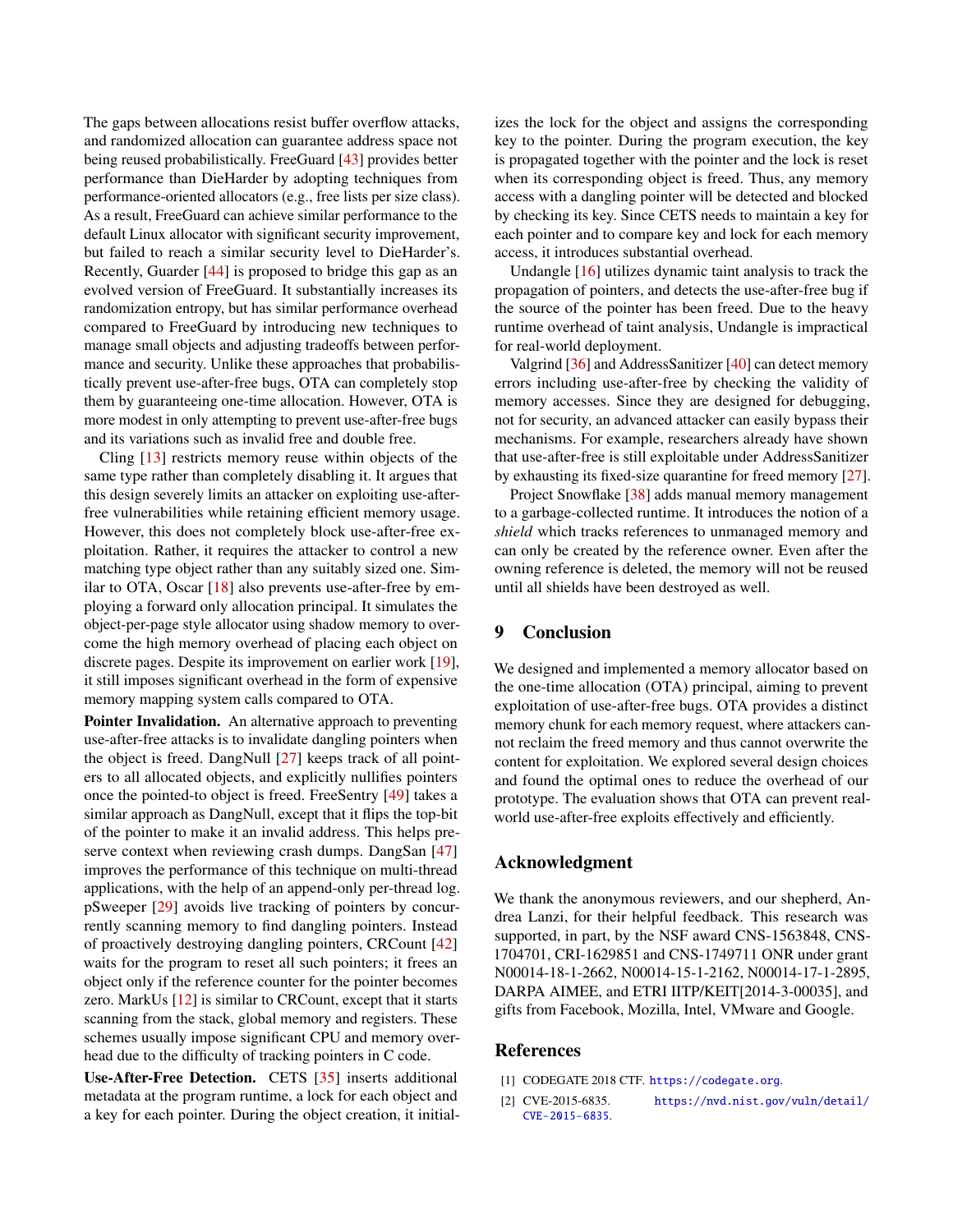- <span id="page-15-26"></span>[3] Exploit Database. <https://www.exploit-db.com/>.
- <span id="page-15-27"></span>[4] Hacker One Community. <https://www.hackerone.com/>.
- <span id="page-15-22"></span>[5] PHP 5.4.44 Use-After-Free Vulnerability. [https://www.](https://www.exploit-db.com/exploits/38123) [exploit-db.com/exploits/38123](https://www.exploit-db.com/exploits/38123).
- <span id="page-15-21"></span>[6] PHP 5.5.14 Use-After-Free Vulnerability. [https://hackerone.com/](https://hackerone.com/reports/73235) [reports/73235](https://hackerone.com/reports/73235).
- <span id="page-15-20"></span>[7] PHP 7.0.7 Use-After-Free Vulnerability. [https://hackerone.com/](https://hackerone.com/reports/73235) [reports/73235](https://hackerone.com/reports/73235).
- <span id="page-15-19"></span>[8] pwnable.kr wargame. <https://pwnable.kr>.
- <span id="page-15-18"></span>[9] pwnable.tw wargame. <https://pwnable.tw>.
- <span id="page-15-17"></span>[10] SECUINSIDE 2017 CTF. <https://secuinside.com>.
- <span id="page-15-29"></span>[11] Muhammad Abid. Raytrace running infinitely. [https:](https://lists.cs.princeton.edu/pipermail/parsec-users/2010-January/000620.html) [//lists.cs.princeton.edu/pipermail/parsec-users/](https://lists.cs.princeton.edu/pipermail/parsec-users/2010-January/000620.html) [2010-January/000620.html](https://lists.cs.princeton.edu/pipermail/parsec-users/2010-January/000620.html).
- <span id="page-15-6"></span>[12] Sam Ainsworth and Timothy Jones. MarkUs: Drop-in Use-after-free Prevention for Low-level Languages. In *Proceedings of the 41st IEEE Symposium on Security and Privacy (Oakland)*, May 2020.
- <span id="page-15-16"></span>[13] Periklis Akritidis. Cling: A Memory Allocator to Mitigate Dangling Pointers. In *Proceedings of the 19th USENIX Security Symposium (Security)*, Washington, DC, August 2010.
- <span id="page-15-34"></span>[14] Emery D. Berger and Benjamin G. Zorn. DieHard: Probabilistic Memory Safety for Unsafe Languages. In *Proceedings of the 2006 ACM SIGPLAN Conference on Programming Language Design and Implementation (PLDI)*, Ottawa, Canada, June 2006.
- <span id="page-15-24"></span>[15] Jeremy Brown. Libmimedir VCF Memory Corruption Proof Of Concept. [https://packetstormsecurity.com/files/132257/](https://packetstormsecurity.com/files/132257/Libmimedir-VCF-Memory-Corruption-Proof-Of-Concept.html) [Libmimedir-VCF-Memory-Corruption-Proof-Of-Concept.](https://packetstormsecurity.com/files/132257/Libmimedir-VCF-Memory-Corruption-Proof-Of-Concept.html) [html](https://packetstormsecurity.com/files/132257/Libmimedir-VCF-Memory-Corruption-Proof-Of-Concept.html).
- <span id="page-15-36"></span>[16] Juan Caballero, Gustavo Grieco, Mark Marron, and Antonio Nappa. Undangle: Early Detection of Dangling Pointers in Use-After-Free and Double-Free Vulnerabilities. In *Proceedings of the International Symposium on Software Testing and Analysis (ISSTA)*, Minneapolis, MN, July 2012.
- <span id="page-15-32"></span>[17] Jonathan Corbet. How to get rid of mmap\_sem. [https://lwn.net/](https://lwn.net/Articles/787629/) [Articles/787629/](https://lwn.net/Articles/787629/).
- <span id="page-15-5"></span>[18] Thurston H.Y. Dang, Petros Maniatis, and David Wagner. Oscar: A Practical Page-Permissions-Based Scheme for Thwarting Dangling Pointers. In *Proceedings of the 26th USENIX Security Symposium (Security)*, Vancouver, BC, Canada, August 2017.
- <span id="page-15-35"></span>[19] Dinakar Dhurjati and Vikram Adve. Efficiently Detecting All Dangling Pointer Uses in Production Servers. In *Proceedings of International Conference on Dependable Systems and Networks (DSN'06)*, 2006.
- <span id="page-15-12"></span>[20] Yu Ding, Tao Wei, TieLei Wang, Zhenkai Liang, and Wei Zou. Heap Taichi: Exploiting Memory Allocation Granularity in Heap-spraying Attacks. In *Proceedings of the Annual Computer Security Applications Conference (ACSAC)*, 2010.
- <span id="page-15-9"></span>[21] Jason Evans. jemalloc: Memory Allocator. <http://jemalloc.net/>.
- <span id="page-15-30"></span>[22] Antonio Franques. Can anyone provide detailed steps to fix Host x264? [https://github.com/cirosantilli/parsec-benchmark/](https://github.com/cirosantilli/parsec-benchmark/issues/3) [issues/3](https://github.com/cirosantilli/parsec-benchmark/issues/3).
- <span id="page-15-23"></span>[23] Dinko Galetic and Denis Kasak. Use-After-Free Leading to An Invalid Pointer Dereference. <https://hackerone.com/reports/213261>, 2017.
- <span id="page-15-10"></span>[24] Sanjay Ghemawat. TCMalloc : Thread-Caching Malloc. [https:](https://gperftools.github.io/gperftools/tcmalloc.html) [//gperftools.github.io/gperftools/tcmalloc.html](https://gperftools.github.io/gperftools/tcmalloc.html).
- <span id="page-15-11"></span>[25] Wolfram Gloger. Wolfram Gloger's Malloc Homepage. [http://www.](http://www.malloc.de/en/) [malloc.de/en/](http://www.malloc.de/en/).
- <span id="page-15-31"></span>[26] Will Glozer. wrk - A HTTP Benchmarking Tool. [https://github.](https://github.com/wg/wrk) [com/wg/wrk](https://github.com/wg/wrk), 2019.
- <span id="page-15-1"></span>[27] Byoungyoung Lee, Chengyu Song, Yeongjin Jang, Tielei Wang, Taesoo Kim, Long Lu, and Wenke Lee. Preventing Use-after-free with Dangling Pointers Nullification. In *Proceedings of the 2015 Annual Network and Distributed System Security Symposium (NDSS)*, San Diego, CA, February 2015.
- <span id="page-15-25"></span>[28] John Leitch. Issue 24613: array.fromstring use after free. [https:](https://bugs.python.org/issue24613) [//bugs.python.org/issue24613](https://bugs.python.org/issue24613).
- <span id="page-15-7"></span>[29] Daiping Liu, Mingwei Zhang, and Haining Wang. A Robust and Efficient Defense Against Use-after-Free Exploits via Concurrent Pointer Sweeping. In *Proceedings of the 25th ACM Conference on Computer and Communications Security (CCS)*, Toronto, ON, Canada, October 2018.
- <span id="page-15-15"></span>[30] V Lvin, G. Novark, E. Berger, and B Zorn. Archipelago: Trading Address Space for Reliability and Security. In *ACM SIGPLAN Notices*, volume 43, 2008.
- <span id="page-15-0"></span>[31] Matt Miller. Trends, Challenges, and Strategic Shifts in the Software Vulnerability Mitigation Landscape.pdf. [https://msrnd-cdn-stor.azureedge.net/bluehat/](https://msrnd-cdn-stor.azureedge.net/bluehat/bluehatil/2019/assets/doc/Trends%2C%20Challenges%2C%20and%20Strategic%20Shifts%20in%20the%20Software%20Vulnerability%20Mitigation%20Landscape.pdf) [bluehatil/2019/assets/doc/Trends%2C%20Challenges%](https://msrnd-cdn-stor.azureedge.net/bluehat/bluehatil/2019/assets/doc/Trends%2C%20Challenges%2C%20and%20Strategic%20Shifts%20in%20the%20Software%20Vulnerability%20Mitigation%20Landscape.pdf) [2C%20and%20Strategic%20Shifts%20in%20the%20Software%](https://msrnd-cdn-stor.azureedge.net/bluehat/bluehatil/2019/assets/doc/Trends%2C%20Challenges%2C%20and%20Strategic%20Shifts%20in%20the%20Software%20Vulnerability%20Mitigation%20Landscape.pdf) [20Vulnerability%20Mitigation%20Landscape.pdf](https://msrnd-cdn-stor.azureedge.net/bluehat/bluehatil/2019/assets/doc/Trends%2C%20Challenges%2C%20and%20Strategic%20Shifts%20in%20the%20Software%20Vulnerability%20Mitigation%20Landscape.pdf), 2019. BlueHat IL.
- <span id="page-15-28"></span>[32] mruby Organization. mruby: Lightweight Ruby. [https://mruby.](https://mruby.org/) [org/](https://mruby.org/), 2019.
- <span id="page-15-2"></span>[33] Santosh Nagarakatte, Milo M. K. Martin, and Steve Zdancewic. Watchdog: Hardware for Safe and Secure Manual Memory Management and Full Memory Safety. In *Proceedings of the 39th Annual International Symposium on Computer Architecture (ISCA)*, 2012.
- [34] Santosh Nagarakatte, Milo M. K. Martin, and Steve Zdancewic. WatchdogLite: Hardware-Accelerated Compiler-Based Pointer Checking. In *Proceedings of Annual IEEE/ACM International Symposium on Code Generation and Optimization (CGO)*, 2014.
- <span id="page-15-3"></span>[35] Santosh Nagarakatte, Jianzhou Zhao, Milo M.K. Martin, and Steve Zdancewic. CETS: Compiler Enforced Temporal Safety for C. In *Proceedings of the 2010 International Symposium on Memory Management (ISMM)*, Toronto, Canada, June 2010.
- <span id="page-15-37"></span>[36] Nicholas Nethercote and Julian Seward. Valgrind: a framework for heavyweight dynamic binary instrumentation. In *Proceedings of the 2007 ACM SIGPLAN Conference on Programming Language Design and Implementation (PLDI)*, San Diego, CA, June 2007.
- <span id="page-15-14"></span>[37] Gene Novark and Emery D. Berger. DieHarder: Securing the Heap. In *Proceedings of the 18th ACM Conference on Computer and Communications Security (CCS)*, Chicago, IL, October 2010.
- <span id="page-15-38"></span>[38] Matthew Parkinson, Dimitrios Vytiniotis, Kapil Vaswani, Manuel Costa, Pantazis Deligiannis, Dylan McDermott, Aaron Blankstein, and Jonathan Balkind. Project snowflake: Non-blocking safe manual memory management in .net. *Proc. ACM Program. Lang.*, 1(OOPSLA), October 2017.
- <span id="page-15-33"></span>[39] Bruce Perens. Electric Fence. [https://linux.softpedia.com/](https://linux.softpedia.com/get/Programming/Debuggers/Electric-Fence-3305.shtml) [get/Programming/Debuggers/Electric-Fence-3305.shtml](https://linux.softpedia.com/get/Programming/Debuggers/Electric-Fence-3305.shtml).
- <span id="page-15-4"></span>[40] Konstantin Serebryany, Derek Bruening, Alexander Potapenko, and Dmitriy Vyukov. AddressSanitizer: A Fast Address Sanity Checker. In *Proceedings of the 2012 USENIX Annual Technical Conference (ATC)*, Boston, MA, June 2012.
- <span id="page-15-13"></span>[41] Shellphish. how2heap: A repository for learning various heap exploitation techniques. <https://github.com/shellphish/how2heap>.
- <span id="page-15-8"></span>[42] Jangseop Shin, Donghyun Kwon, Jiwon Seo, Yeongpil Cho, and Yunheung Paek. CRCount: Pointer Invalidation with Reference Counting to Mitigate Use-after-free in Legacy C/C++. In *Proceedings of the 2019 Annual Network and Distributed System Security Symposium (NDSS)*, San Diego, CA, February 2019.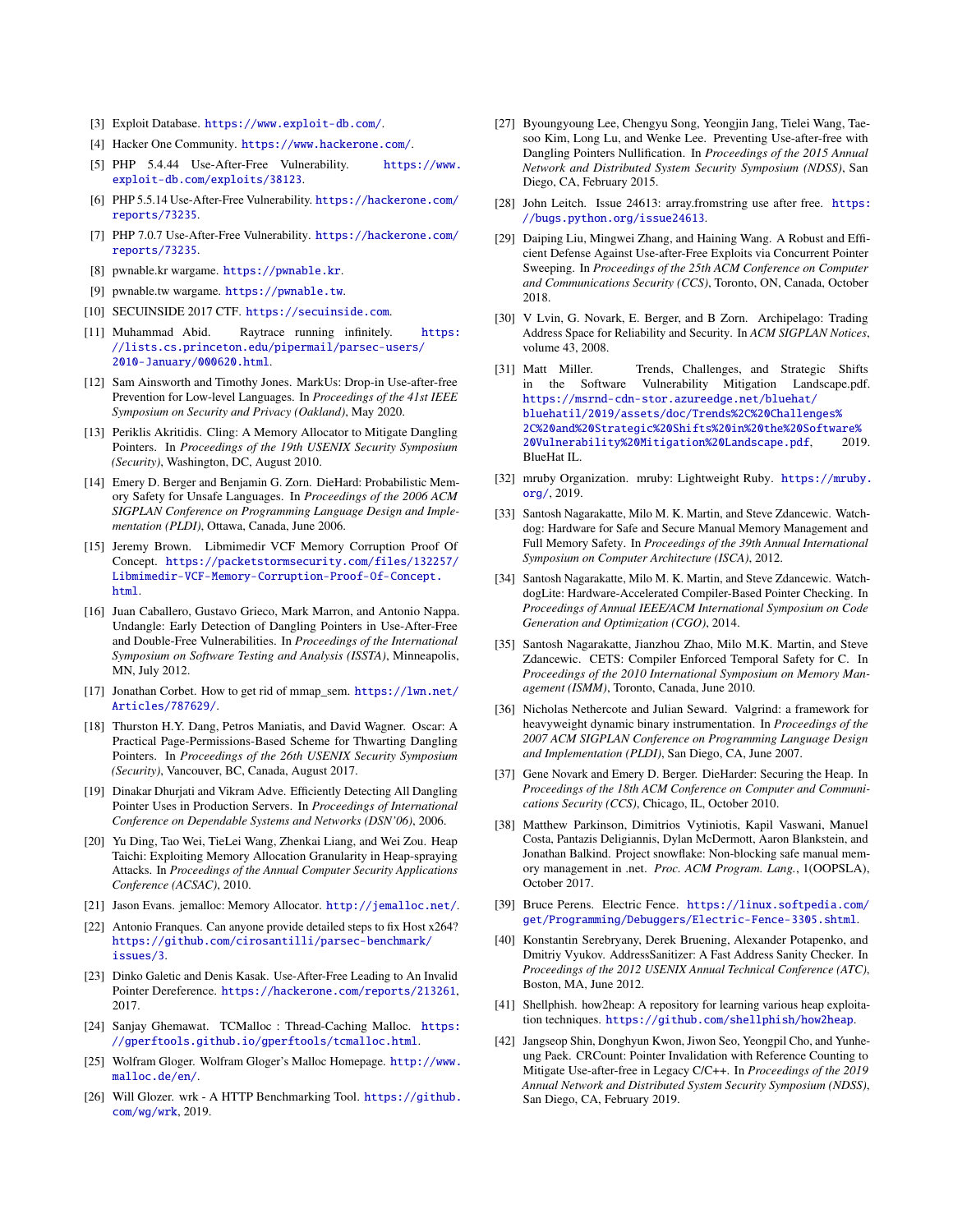- <span id="page-16-6"></span>[43] Sam Silvestro, Hongyu Liu, Corey Crosser, Zhiqiang Lin, and Tongping Liu. FreeGuard: A Faster Secure Heap Allocator. In *Proceedings of the 24th ACM Conference on Computer and Communications Security (CCS)*, Dallas, TX, October–November 2017.
- <span id="page-16-7"></span>[44] Sam Silvestro, Hongyu Liu, Tianyi Liu, Zhiqiang Lin, and Tongping Liu. Guarder: A Tunable Secure Allocator. In *Proceedings of the 27th USENIX Security Symposium (Security)*, Baltimore, MD, August 2018.
- <span id="page-16-0"></span>[45] Matthew S. Simpson and Rajeev K. Barua. MemSafe: Ensuring the Spatial and Temporal Memory Safety of C at Runtime. *Softw. Pract. Exper.*, 43(1), January 2013.
- <span id="page-16-3"></span>[46] Alexander Sotirov. Heap Feng Shui in JavaScript. [https:](https://www.blackhat.com/presentations/bh-europe-07/Sotirov/Presentation/bh-eu-07-sotirov-apr19.pdf) [//www.blackhat.com/presentations/bh-europe-07/](https://www.blackhat.com/presentations/bh-europe-07/Sotirov/Presentation/bh-eu-07-sotirov-apr19.pdf) [Sotirov/Presentation/bh-eu-07-sotirov-apr19.pdf](https://www.blackhat.com/presentations/bh-europe-07/Sotirov/Presentation/bh-eu-07-sotirov-apr19.pdf), 2007. BlackHat Europe.
- <span id="page-16-1"></span>[47] Erik van der Kouwe, Vinod Nigade, and Cristiano Giuffrida. DangSan: Scalable Use-after-free Detection. In *Proceedings of the 12th European*

*Conference on Computer Systems (EuroSys)*, Belgrade, Serbia, April 2017.

- <span id="page-16-4"></span>[48] Wen Xu, Juanru Li, Junliang Shu, Wenbo Yang, Tianyi Xie, Yuanyuan Zhang, and Dawu Gu. From collision to exploitation: Unleashing useafter-free vulnerabilities in linux kernel. In *Proceedings of the 22nd ACM Conference on Computer and Communications Security (CCS)*, Denver, Colorado, October 2015.
- <span id="page-16-2"></span>[49] Yves Younan. FreeSentry: Protecting against Use-After-Free Vulnerabilities Due to Dangling Pointers. In *Proceedings of the 2015 Annual Network and Distributed System Security Symposium (NDSS)*, San Diego, CA, February 2015.
- <span id="page-16-5"></span>[50] Insu Yun, Dhaval Kapil, and Taesoo Kim. Automatic Techniques to Systematically Discover New Heap Exploitation Primitives. In *Proceedings of the 29th USENIX Security Symposium (Security)*, August 2020.